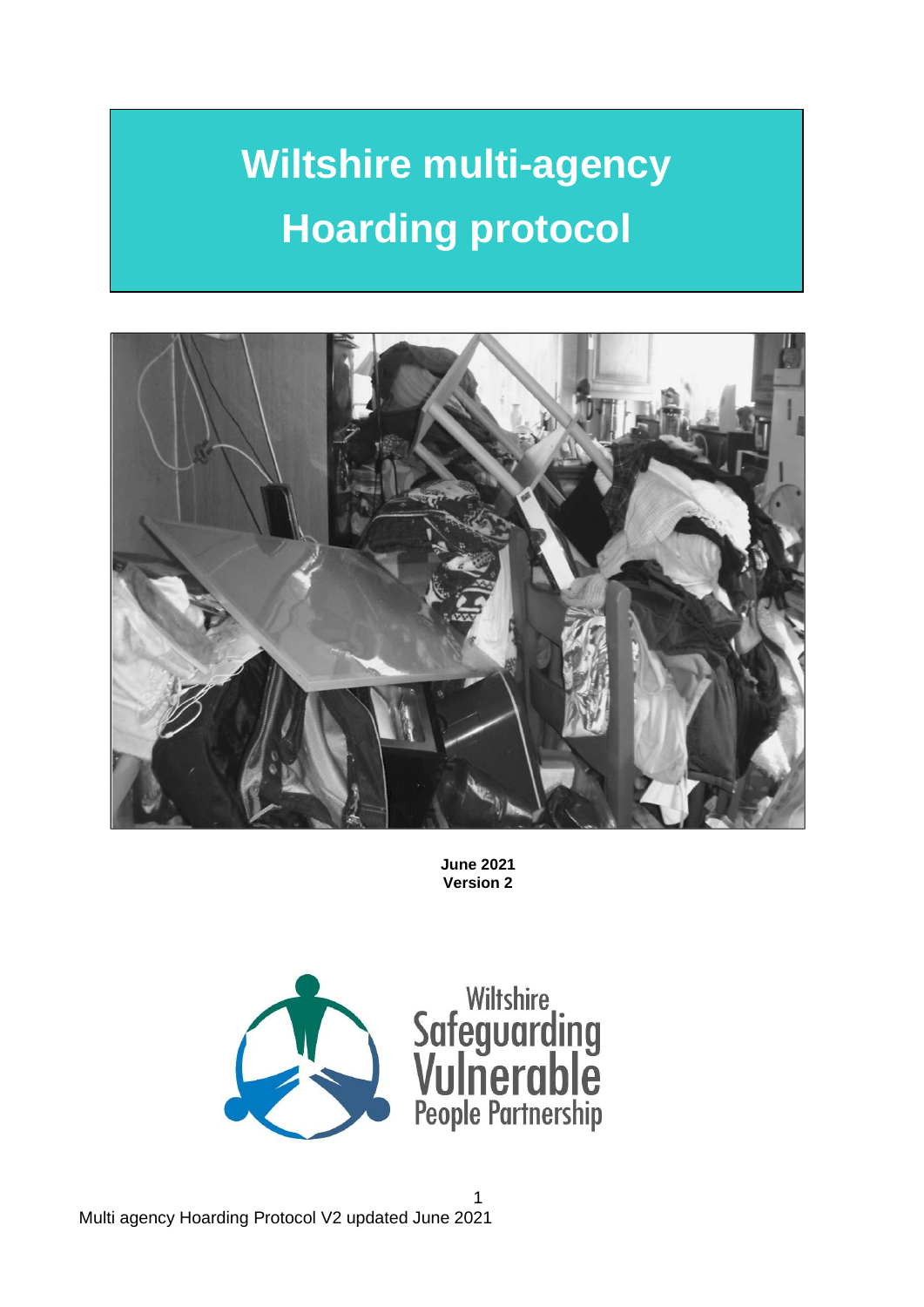## **Contents**

| .5 |
|----|
|    |
|    |
|    |
|    |
|    |
|    |

## <span id="page-1-0"></span>**1. Introduction**

There are a range of organisations which are involved in dealing with the effects of hoarding behaviour. There is an increased awareness amongst these organisations in Wiltshire of the need to change the historic approach to cases of hoarding. It is recognised that multiple factors (including mental ill health) can play a part in these behaviours, and is evident that a purely enforcement centric approach to hoarding often only results in a temporary resolution only for the behaviour to reoccur within a relatively short period of time.

It is acknowledged that previous cases have often been dealt with in an ad hoc fashion; some more successfully than others, so there is a need to work more closely together. It is also recognised that formal action to enforce house clearance can be to the detriment to the person who hoards.

The various agencies are dealing with an increasing number of situations where someone is hoarding which may be due to a number of different social factors.

There is no one single agency which has the answer to these complex situations, and it is recognised that the way they are handled can be improved by increased cooperation and understanding. By dealing with cases in a more joined up fashion and taking a person-centred approach more positive outcomes can be achieved.

## <span id="page-1-1"></span>**2. What is hoarding?**

Hoarding is the excessive collection and retention of any material to the point that living space is sufficiently cluttered to preclude activities for which they are designed.

Hoarding disorder is a persistent difficulty in discarding or parting with possessions because of a perceived need to save them. A person with a hoarding disorder experiences distress at the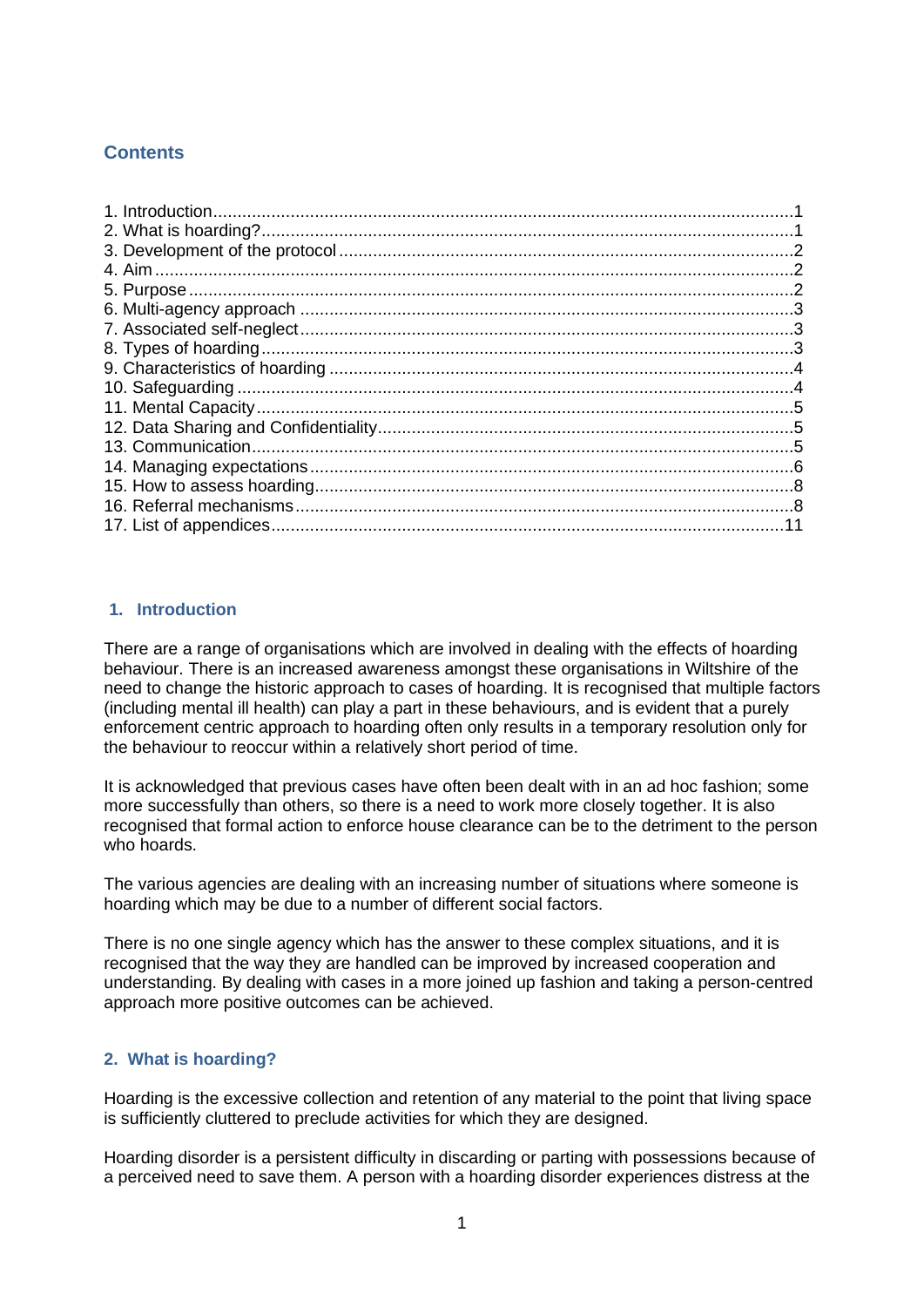thought of getting rid of the items. Excessive accumulation of items, regardless of actual value, occurs.

Hoarding is a standalone mental health disorder and is included in the 5th edition of the Diagnostic and Statistical Manual of Mental Disorders (DSM) 2013. Hoarding can also be a symptom of other medical disorders. Hoarding Disorder is distinct from the act of collecting and is also different from people whose property is generally cluttered or messy. It is not simply a lifestyle choice. The main difference between a hoarder and a collector is that people who hoard have strong emotional attachments to their objects which are well in excess of their real value. Different types of hoarding are detailed in section 8.

## <span id="page-2-0"></span>**3. Development of the protocol**

A number of organisations have been involved in the development of this protocol. Representatives included:

- Wiltshire Council
	- Public Protection (environmental health)
	- Public Health
	- Adult Safeguarding
	- Housing
	- Adult Social Care
- Dorset & Wiltshire Fire & Rescue Service
- **Wiltshire Police**
- NHS Wiltshire CCG
- Wiltshire and Swindon Users' Network
- Richmond Fellowship
- Avon and Wiltshire Mental Health Partnership NHS Trust
- Wiltshire Health and Care
- British Red Cross
- South West Ambulance Trust
- Selwood Housing Association

The tools and powers available to these agencies are detailed in Appendix 1.

#### <span id="page-2-1"></span>**4. Aim**

This multi-agency protocol is designed to:

#### **Improve how to support people who have a hoarding disorder and assist agencies to work together in identifying the most appropriate solutions.**

#### <span id="page-2-2"></span>**5. Purpose**

- Create a safer and healthier environment for the individual and others affected by the hoarding behaviour.
- Deliver individually tailored solutions which take into account the needs and circumstances of the individual.
- To successfully engage with the individual to encourage sustainable improvement and reduce the risk of recurrence.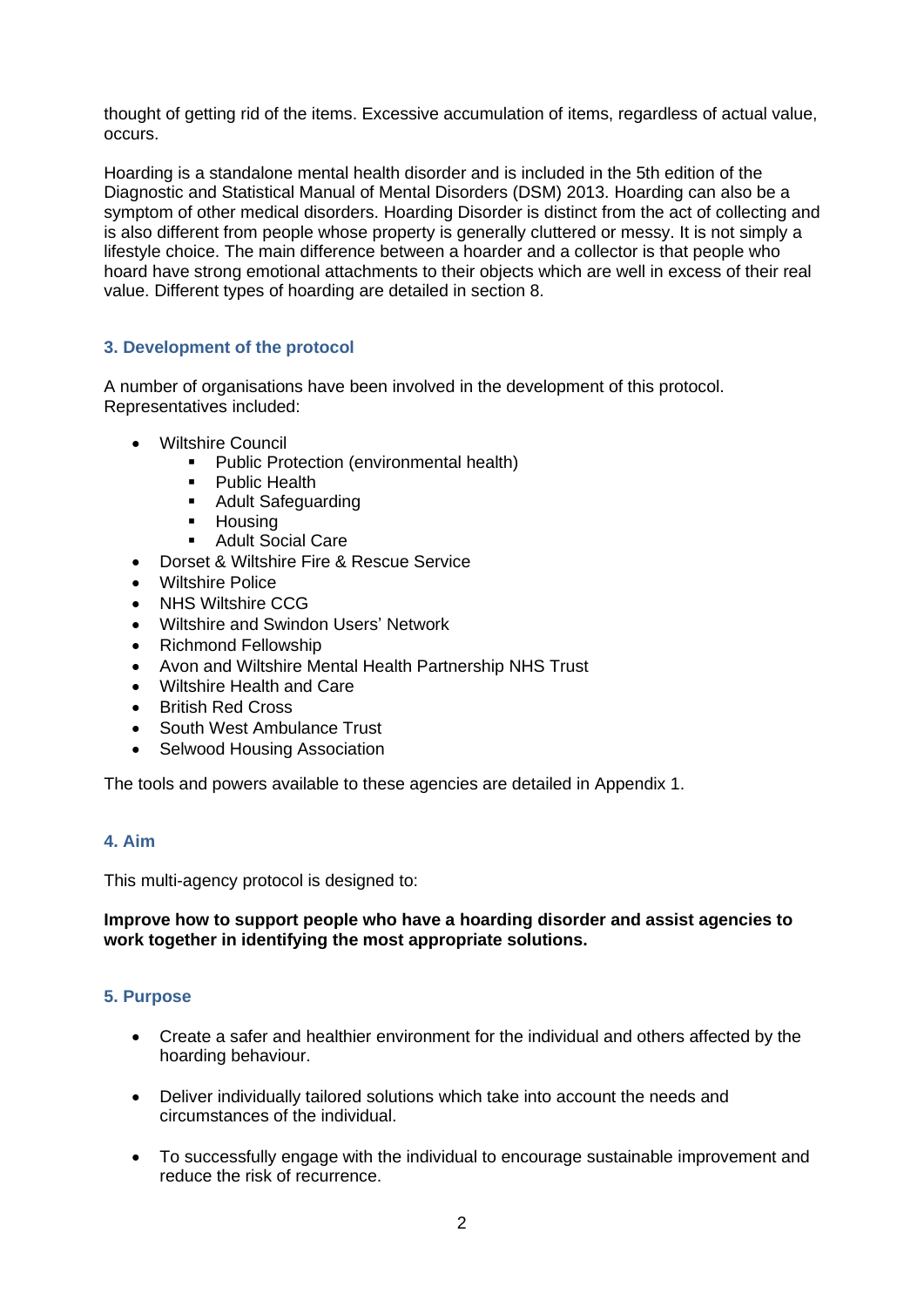- To improve ways in which organisations work together to improve the individuals' home environment.
- To raise awareness of this disorder and the issues facing people who hoard.

## <span id="page-3-0"></span>**6. Multi-agency approach**

Due to the varied characteristics of hoarding it has been recognised that a different approach is required by all of the organisations involved. Each organisation brings its own skills and unique approach and by working together provide more options to deliver individually tailored solutions.

This type of multi-agency approach may include:

- A flexible person-centred approach to reflect the individual's circumstances and needs.
- Wherever possible identify a lead agency/contact for the client.
- Joint visits to facilitate better understanding and data sharing.
- Use of case conferences to identify the most appropriate way to deal with cases.
- Using evidence based common assessment tools.
- An understanding of the role each organisation has to play and how they interact.
- Sharing best practice.

## <span id="page-3-1"></span>**7. Associated self-neglect**

This covers a wide range of behaviour such as neglecting to care for one's personal hygiene, health or surroundings and includes behaviour such as hoarding. It should be noted that selfneglect may not prompt a section 42 enquiry under the Care Act 2014. An assessment should be made on a case by case basis. A decision on whether a response is required under safeguarding will depend on the adult's ability to protect themselves by controlling their own behaviour. There may come a point when they are no longer able to do this, without external support.

#### <span id="page-3-2"></span>**8. Types of hoarding**

Many different items can be hoarded in and around the home. Items include, but are not limited to:

**Inanimate objects**: This is the most common. This could consist of one type of object or collection of a mixture of objects, such as old clothes, papers, receipts, food, containers, DVDs, CDs and VHS tapes, computers and electronic storage devices.

**Animal hoarding:** Often accompanied by poor standards of animal care. The hoarder is unable to recognise that the animals are at risk because they feel they are saving them. The homes of animal hoarders are often subject to the accumulation of animal faeces and infestation by insects.

**Waste hoarding:** Accumulating human waste (both urine and faeces) is a less common form of hoarding.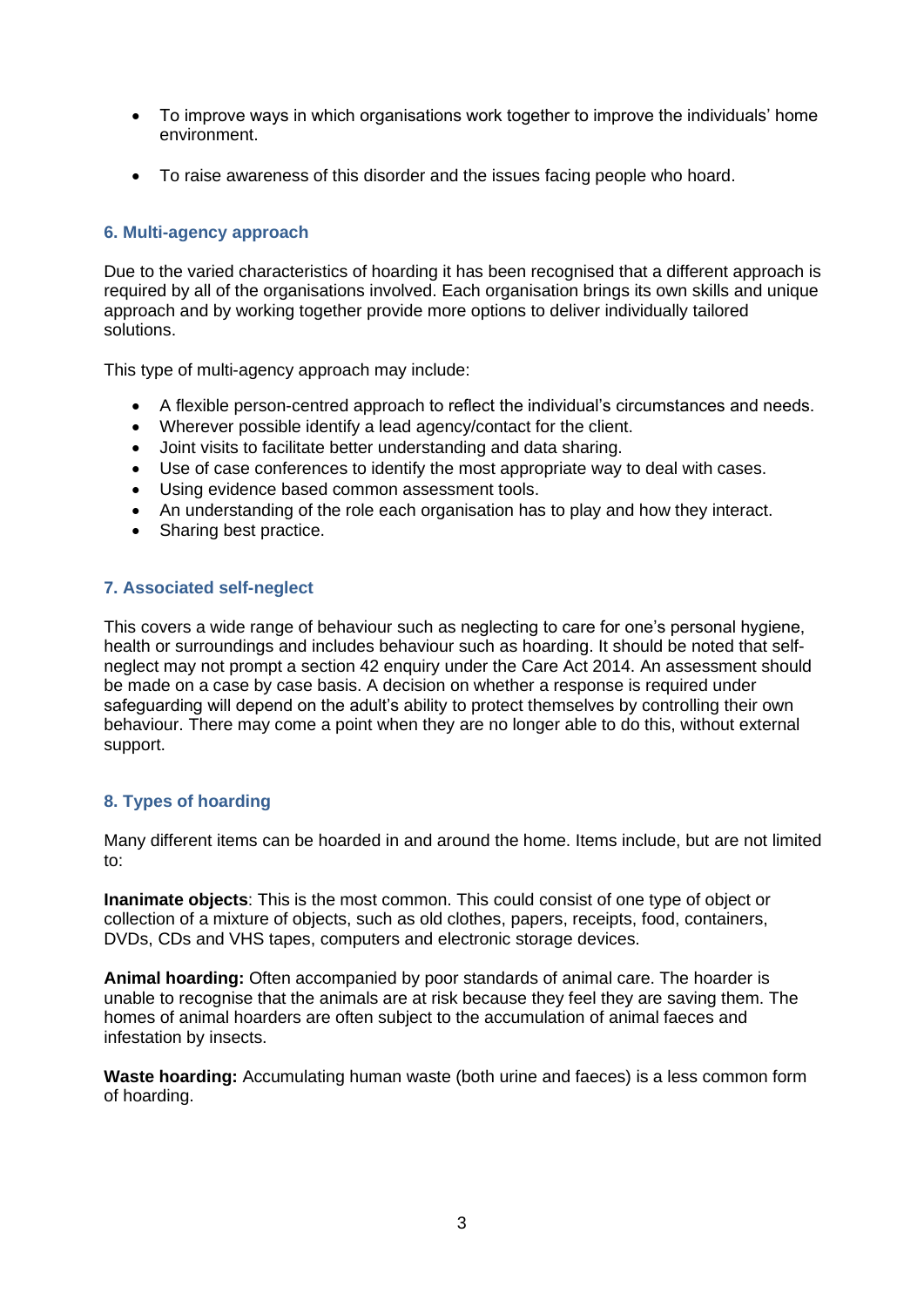#### <span id="page-4-0"></span>**9. Characteristics of hoarding**

Fear and anxiety: compulsive hoarding may have started as a learnt behaviour or following a significant event such as bereavement. The person who is hoarding believes buying or saving things will relieve the anxiety and fear they feel. The hoarding effectively becomes their comfort blanket. Any attempt to discard the hoarded items can induce feelings varying from mild anxiety to a full panic attack with sweats and palpitations.

Long term behaviour pattern: possibly developed over many years or decades of 'buy and drop'. Collecting and saving with an inability to throw away items without experiencing fear and anxiety.

Excessive attachment to possessions: people who hoard may hold an inappropriate emotional attachment to items.

Indecisiveness: people who hoard may struggle with the decision to discard items that are no longer necessary, including rubbish.

Unrelenting standards: people who hoard will often find faults with others, requiring others to perform to excellence while struggling to organise themselves and complete daily living tasks.

Socially isolated: people who hoard will typically alienate family and friends and may be embarrassed to have visitors. They may refuse home visits from professionals in favour of office-based appointments.

Large number of pets: people who hoard may have many animals that can be a source of complaints by neighbours. They may be a self-confessed 'rescuer of strays.

Mentally competent: people who hoard are typically able to make decisions that are not related to hoarding.

Extreme Clutter: hoarding behaviour may be in a few or all rooms and prevent them from being used for their intended purpose.

Churning: hoarding behaviour can involve moving items from one part of the property to another, without ever discarding them.

Self-care: a person who hoards may appear unkempt and dishevelled, due to lack of bathroom or washing facilities in their home. However, some people who hoard will use public facilities in order to maintain their personal hygiene and appearance.

Poor insight: a person who hoards will typically see nothing wrong with their behaviours and the impact it has on them and others.

#### <span id="page-4-1"></span>**10. Safeguarding**

#### **10.1 Children**

Safeguarding Children refers to protecting children from maltreatment, preventing the impairment of their health or development and ensuring that they are growing up in circumstances consistent with the provision of safe and effective care. Growing up in a hoarding property can put a child at risk by affecting their development and, in some cases, leading to the neglect of a child which is a safeguarding issue. Should any concerns relating to a child's safety be identified during the use of this protocol a referral should be made to the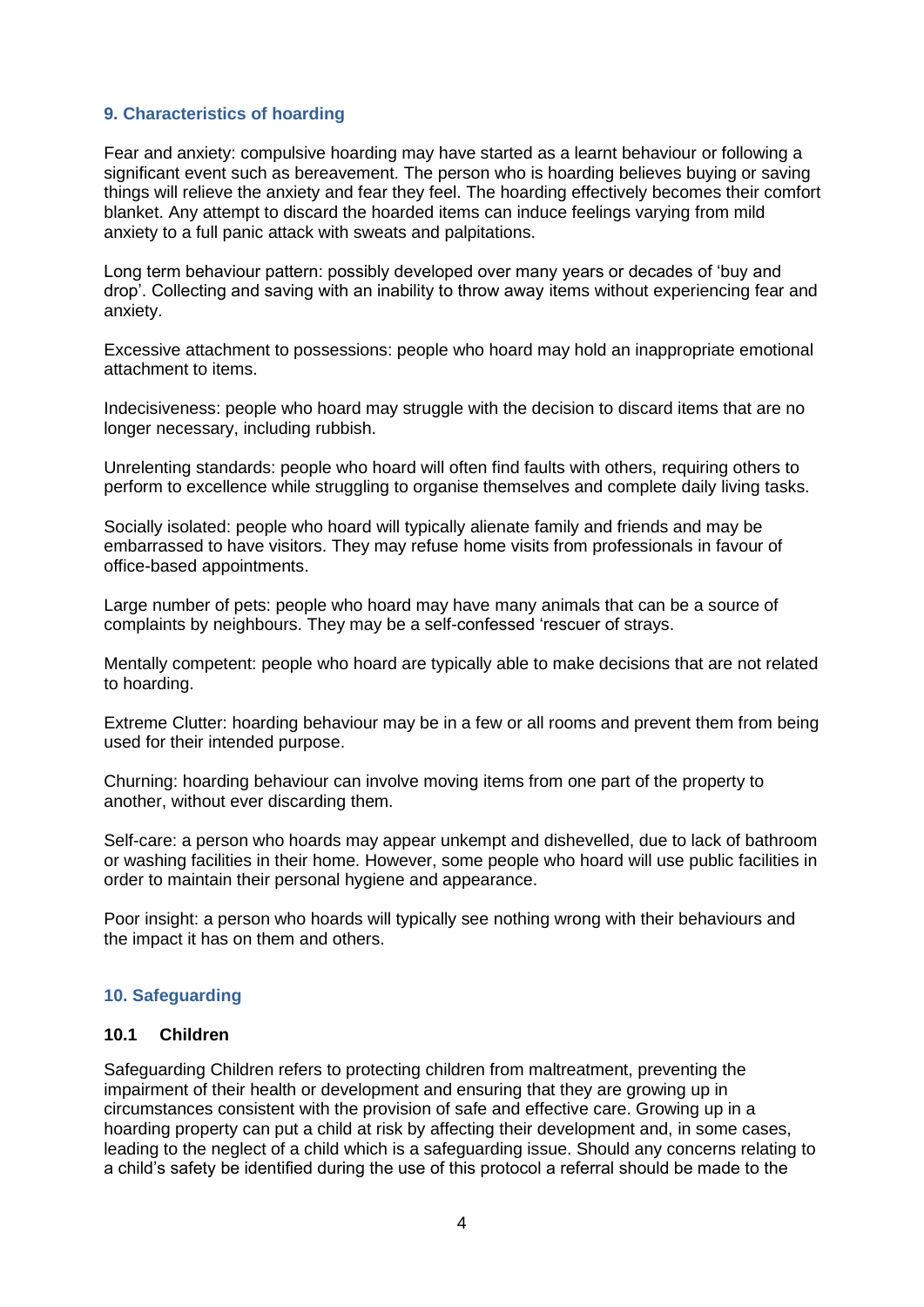children's MASH (Multi Agency Safeguarding Hub). Further information on this is included in Appendix 2.

## **10.2 Adults**

Safeguarding Adults means protecting an adult's right to live in safety, free from abuse and neglect. It is about people and organisations working together to prevent, and stop, both the risks and experience of abuse or neglect, while at the same time making sure that the adult's wellbeing is promoted including, where appropriate, having regard to their views, wishes, feelings and beliefs in deciding on any action. This must recognise that adults sometimes have complex interpersonal relationships and may be ambivalent, unclear or unrealistic about their personal circumstances.

Different organisations will have their own safeguarding mechanisms which should be referred to in the first instance.

## <span id="page-5-0"></span>**11. Mental Capacity**

Some cases of hoarding may involve individuals who lack mental capacity. When a person's hoarding behaviour poses a serious risk to their health and safety, professional intervention will be required. Any proposed intervention or action must be with the person's consent, except in circumstances where a local authority or agency exercises their statutory duties or powers. In extreme cases of hoarding behaviour, the very nature of the environment should lead professionals to question whether the client has capacity to consent to the proposed action or intervention and trigger an assessment of that person's mental capacity. See Appendix 4 for further information.

## <span id="page-5-1"></span>**12. Data Sharing and Confidentiality**

There are a number of data sharing agreements that exist between statutory organisations. In relation to hoarding the Wiltshire Safeguarding Adults Board (WSAB) Information Sharing Protocol (Appendix 3) provides the mechanism for the sharing of confidential information to relevant agencies when required. The mental capacity and understanding of the client needs to be considered when discussing the sharing of information with other agencies.

#### <span id="page-5-2"></span>**13. Communication**

It is important that all support is offered from a client centred approach – even where enforcement notices are being adhered to. Communication should be managed sensitively with each of the following:

- The individual being supported. Consent should always be sought in the first instance before communicating with:
- The client's family or friends. Where it has been possible and productive to engage family members or friends in support.
- Partner organisations. This may include for example health, social, voluntary, emergency, environmental health and others.
- Complainants / neighbours. This may be a consideration where communicating may help to manage anxieties and distress caused by hoarding behaviours. However, it essential to seek client consent before doing this to preserve the integrity of the relationship between support worker and client.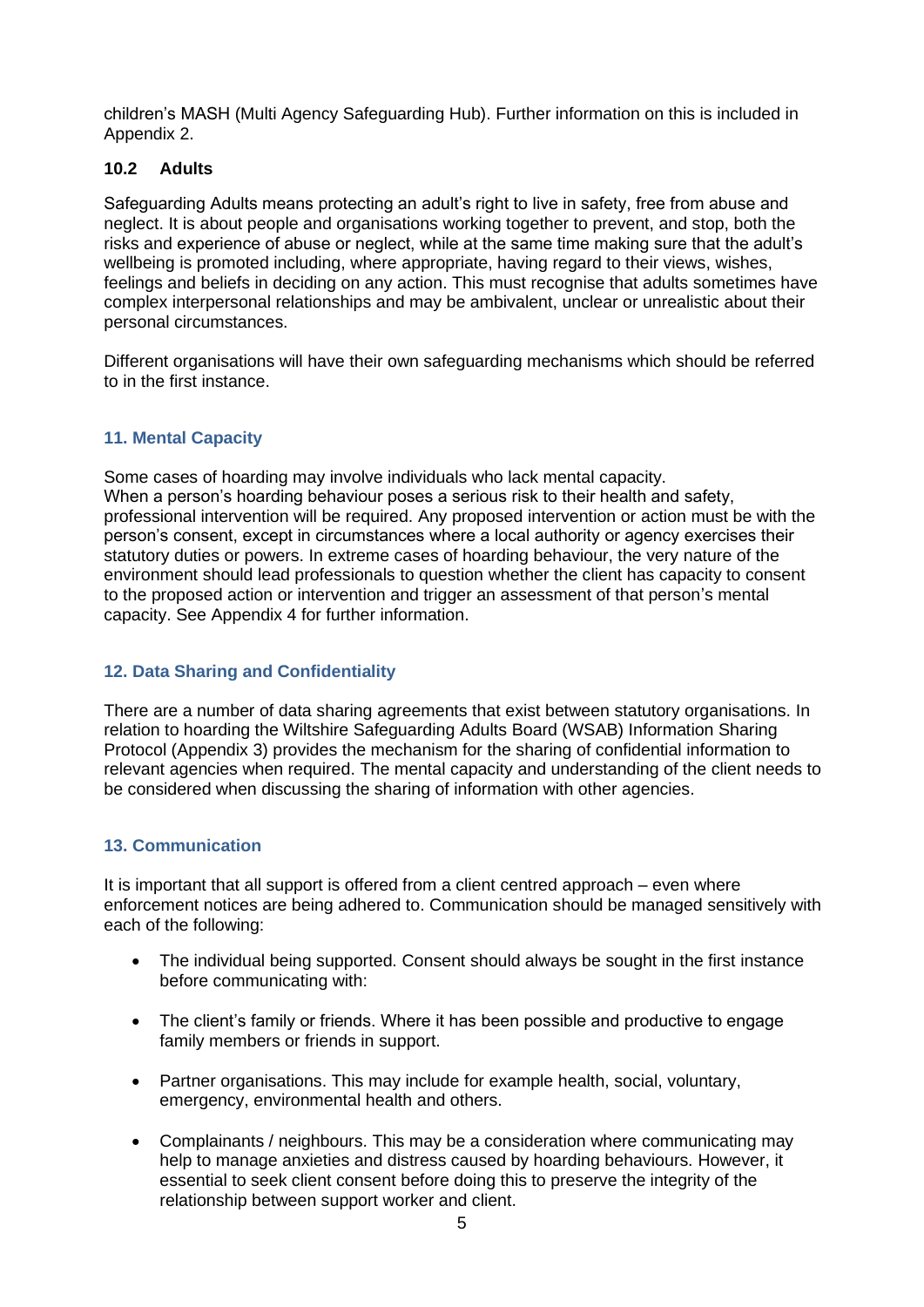Appendix 5 details some good practice advice on communication.

The Safe and Independent Living (SAIL) referral form is contained in Appendix 6. A client should always be informed if information is being passed between organisations / individuals whether this is with or without their consent. Ideally the client's consent should be requested on the practitioner's hoarding assessment form (Appendix 7). If consent is not given by a client then a clear explanation of the reason why the communication will be made without consent should be offered.

#### <span id="page-6-0"></span>**14. Managing expectations**

The majority of people who hoard may require long term actions due to their mental health needs. It is, therefore, important that the different parties involved in these cases are aware of the complexities and limitations, and that resolution of a case is likely to take considerable time.

Often people who hoard do not accept help to change, which puts themselves and others at risk, for example through vermin infestations, poor hygiene or fire risk from accumulated possessions.

However, improvements to health, wellbeing and home conditions can be achieved by spending time building relationships and gaining trust. When people are persuaded to accept help the experience of de-cluttering is normally less distressing. Recent, albeit limited, research indicates that people who are supported to reduce their possessions are less likely, or are less quick, to return to previous hoarding behaviours with the same severity. Support over the longer term may include treatment for medical or mental health conditions or addictions, or it could be practical help with de-cluttering and deep cleaning someone's home.

A useful approach to significant hoarding can be to structure discussion around three levels of safety, utility and comfort. This approach does not provide a process but rather a way of exploring and setting objectives that are realistic on different levels.



**Safety** – This is the most basic level of desired improvement.

The installation of smoke alarms to act as an early warning in the event of a fire is the most basic initial step and typically the least intrusive.

Working with the individual to ensure they have two safe escape routes from their house in case of fire and trying to establish a commitment to keep these routes open as a priority. It should be noted and discussed with individuals that this is as important for firefighters or other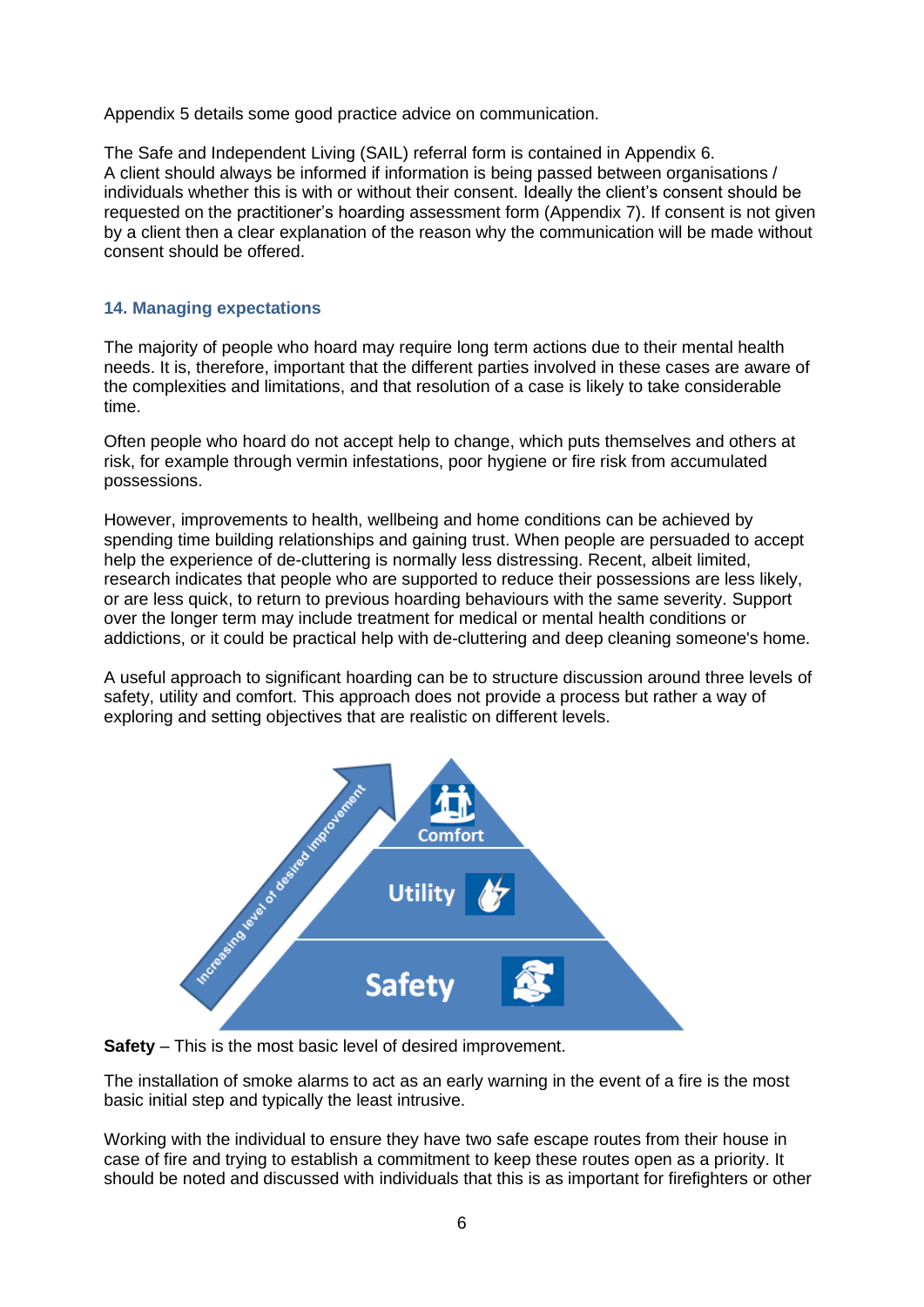emergency services faced with entering premises as it is for the occupant. A concern for other people's safety is often more motivating than a simple consideration of one's own.

This level of improvement may be as much as an individual can manage and should be respected and understood as an improvement. It will not require disposal of any possessions.

**Utility** – Frequently the impact of clutter is such that it is no longer possible for an individual to use their kitchen, bathroom, bedroom and living room for the purposes they are designed for. Once a basic level of safety has been achieved support can then move towards working with individuals to restore utility within their home.

Discussion can usefully be directed towards choosing a particular space and working to regain the function of that space. The priority in determining where to start should come from the client based on their own aspirations for their space and what would be most important for them as an improvement to their way of living. This may not be the same as the support worker's practitioner priorities. Find out through discussion whether in fact a newly restored facility will ever actually get used given the client's lifestyle – what do *they* want? Considerations might include the following:

Kitchens should provide a place to store and prepare food in a reasonably hygienic environment. This may simply be a safely accessible kettle or a microwave without excessive surface clutter on or around it. Washing facilities may help in the management of excessive clothing. Are there drying facilities? Fridges keep food fresh – if in working order. Often appliances have fallen into disrepair as well as disuse. Cookers need a greater level of consideration as they will typically incur greater risk of use in a hoarded space.

Bathrooms should provide for the use of the toilet as a priority, and then washing facilities in a hand basin, followed by the possibility of bathing / showering.

Bedrooms should provide a place to sleep if only the bed itself is cleared of clutter. Individuals who have not used a bed for a long time may not use a bed once it is cleared having established other sleeping patterns / behaviours.

Living Rooms should provide a space to sit. This is usually the one thing all houses will retain, though it may only be one single usable seat for the resident and may not be in the living room. Providing additional seating (support workers may appreciate this during a visit) and a space to deal with correspondence (often neglected) can be valuable improvements. The living space may be incorporated in the kitchen – there is no need to be too prescriptive where it is.

A great deal can often be achieved by sorting in the first instance (as opposed to 'churning') before consideration moves to the disposal of goods.

**Comfort** – This is the highest level of improvement and may take considerable time and commitment from an individual, with support, to achieve.

Sometimes this is simply a consideration of personal comfort – what an individual would like in terms of more space, easier household management etc.

Sometimes it will extend to their feelings with regard to visitors – what an individual would be comfortable for others to see e.g. their keyworker, a meter-reader, postman or landlord.

Some individuals may be motivated by the prospect of re-engaging with friends or family – of being able to have grandchildren to visit perhaps.

This level is obviously harder to achieve and maintain but, if handled sensitively, promises greater sustainability with those clients who are willing and able to travel this distance in recovering management and control of their household space and their possessions within it.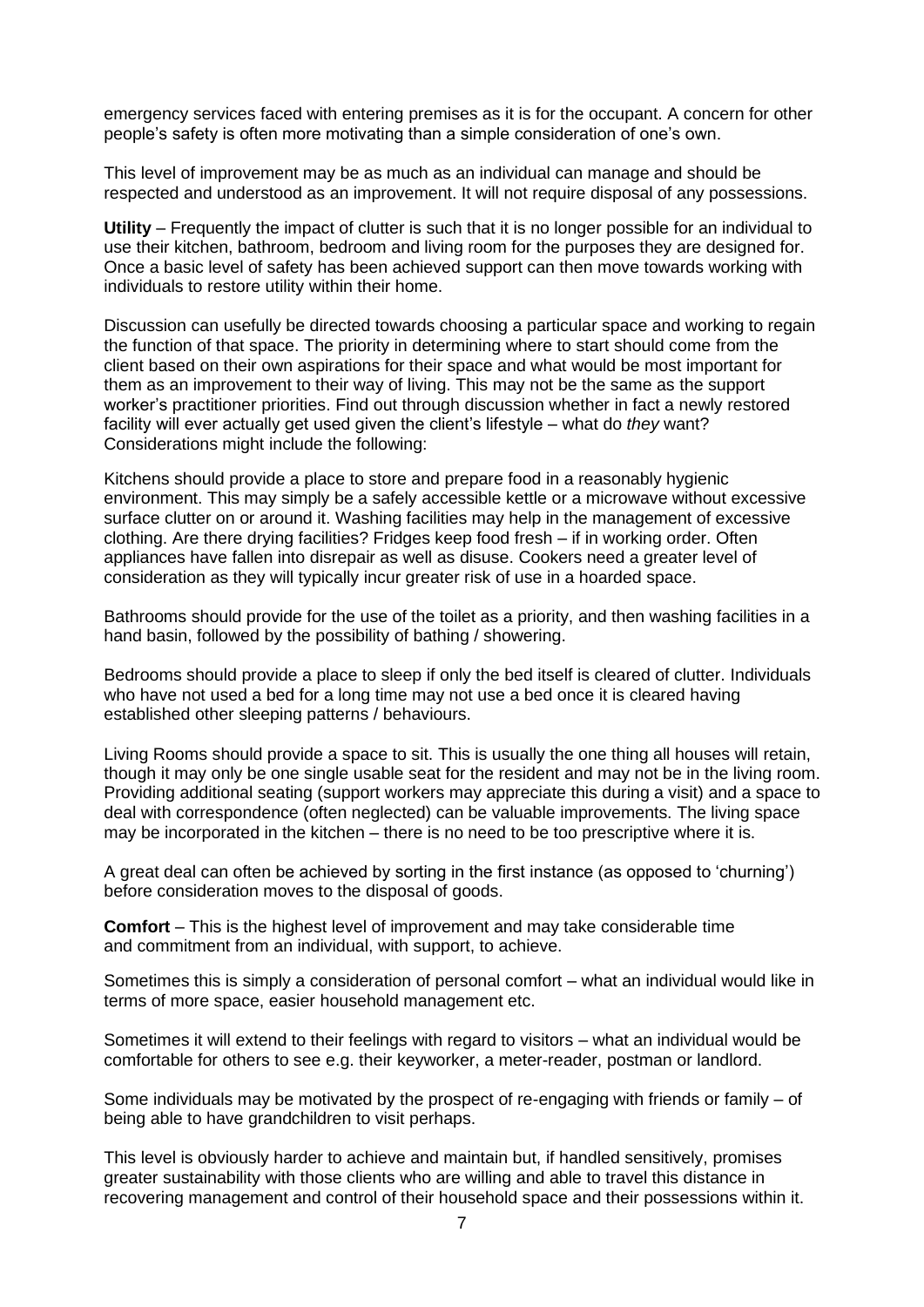What is achievable in each case will be different and will be dependent on the individual client's starting position, motivation and support.

## <span id="page-8-0"></span>**15. How to assess hoarding**

The Clutter Image Rating scorecard (Appendix 8) will be used by all organisations dealing with hoarding cases. This tool provides an objective visual assessment technique to rate the severity of hoarding from 1 (least cluttered) to 9 (severe clutter).

In addition, the hoarding assessment reference guide (Appendix 9) identifies levels of risk (minimal, moderate and high/critical) and provides a framework to determine what actions should be taken based on the severity and impact of the hoarding on the individual concerned. The results of the clutter image rating assessment should be recorded on the practitioner's hoarding assessment form (Appendix 7). The client should be asked if they would be willing to sign the form to agree the risks highlighted and to give their consent to share the information with other relevant agencies. If there is a concern that the adult with hoarding behaviour lacks capacity, they should be offered advocacy to support them with this decision.

Staff from agencies that assess hoarded properties are expected to comply with their own organisation's policy in relation to the use of Personal Protective Equipment.

## <span id="page-8-1"></span>**16. Referral mechanisms**

To refer cases at level 2 or 3, as identified on the practitioner's hoarding assessment form, the form should be emailed to the safeguarding advice and contact team which is given at the end of the form. If the form is sent from a non-secure email address it needs to be password protected. A decision will then be made on whether the situation is likely to warrant a section 42 enquiry or a professionals meeting and a non-statutory investigation. The referral should record the details of the practitioner who completed the assessment form. Where the form has been completed in a multi-agency capacity then all participants should be invited to be signatories confirming it is a multi-assessment of risk.

In the event of safeguarding concerns information may be shared without consent; please refer to the WSAB Information Sharing Protocol (Appendix 3).

## **16.1 What is the activity/situation requiring an assessment of risk?**

Provide a summary of the circumstances that have required the Hoarding Protocol to be followed. This should be brief but enough for someone who is not currently involved in the case to understand the presenting concerns and the needs.

## **16.2. List the identified risks of harm**

List all those risks on the assessment form that affect the person's safety or the safety of others. These are the risks that need to be addressed through the Hoarding Protocol. There may be other risks in the person's life that are already managed effectively and do not need to be included in this assessment. This will include the client's appreciation of the risks which are recorded on the assessment form (Appendix 7). Examples of such a risk would be where lack of access by a district nurse prevents dressings being changed or a lack of access and egress presents a fire risk.

#### **16.3 Risk management plan**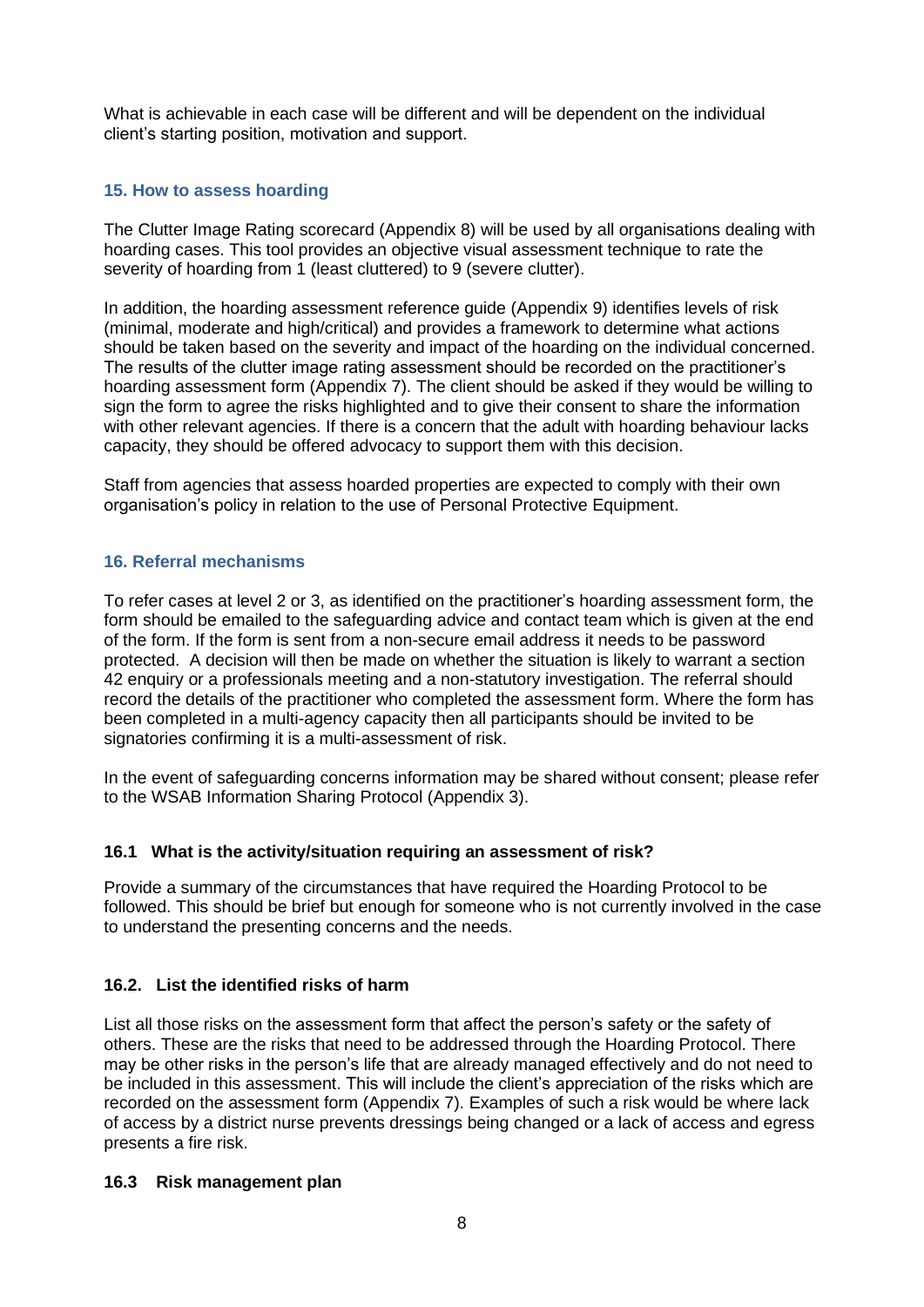Once the referral form has been submitted, a decision is made in the MASH as to the way forward. If the situation warrants a non-statutory route the team manager or deputy manager in the MASH will call a professionals meeting to look at addressing the issues. Professionals who attend the meetings will be asked to sign up to completing any actions set and report the progress back at future review meetings.

An individual with mental capacity has a right to decline support. However, efforts should be taken to ensure that the decision made is an informed one. No individual however has a right to place another person at risk. In these circumstances' actions may be required contrary to the person's wishes. A Risk Management Plan may be required which will need to clearly record what actions are required, which risk this reduces (record the number of the listed risk), who is responsible and the timescale. Wherever possible the action plan should relate to named persons and not titles or agencies alone. Timescales must refer to a date and not to undefined terms such as 'ongoing' or 'asap'.

## **16.4 Review**

The frequency of review will be dependent upon the nature of the circumstances and the seriousness of the risk and be agreed as part of the Hoarding Protocol process. A review will be undertaken by means of a further professionals meeting or discussion involving all relevant parties. Required amendments as identified during the review should be recorded on the template, the completion date will need to be updated and a new review date set.

The referral actions flowchart is detailed on page 11.

Agency contact details for referrals are contained in Appendix 10.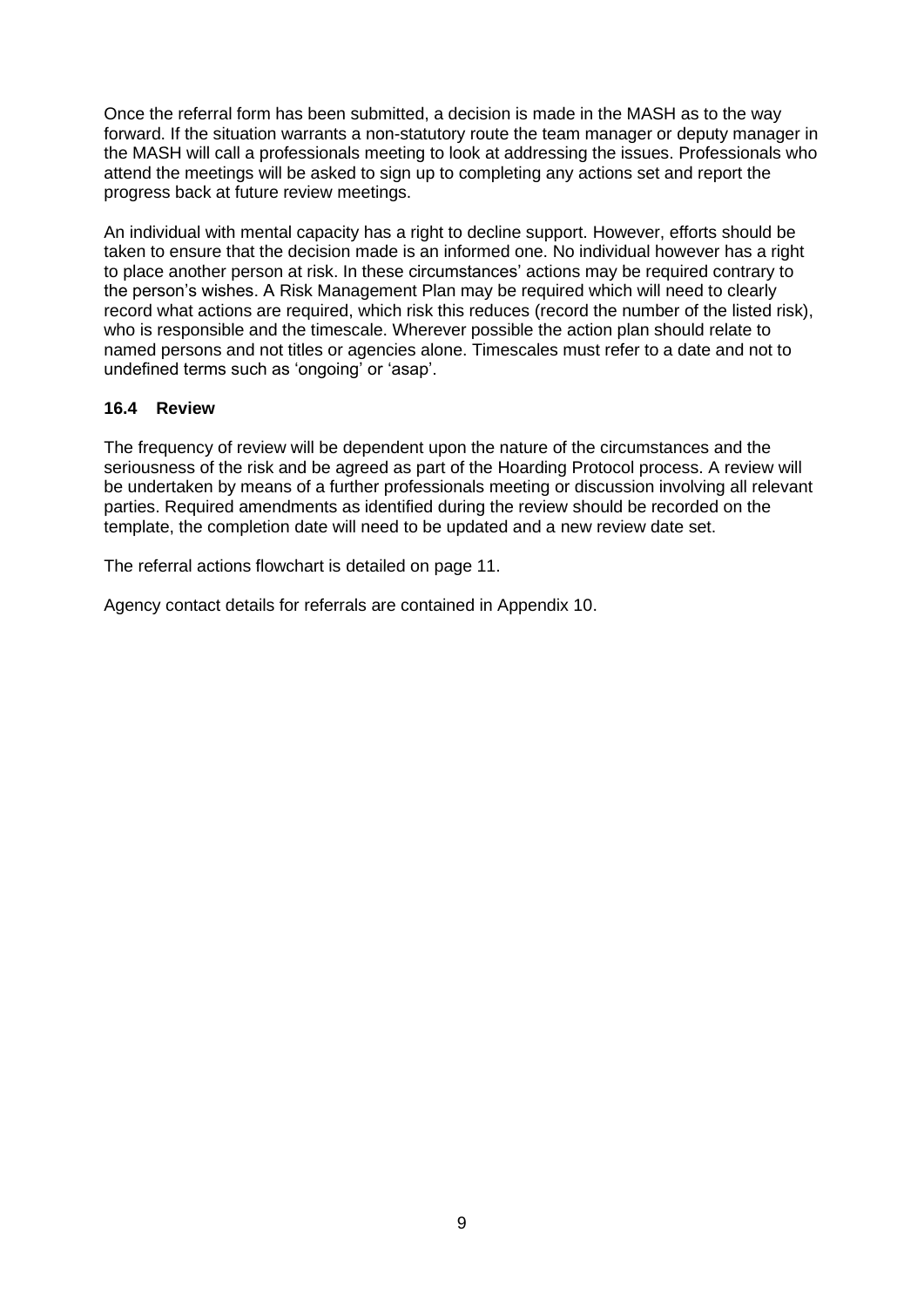## **16.5 Referral actions flowchart**



\**In the event of safeguarding concerns information may be shared without consent; please refer to Appendix 3 – the WSAB Information Sharing Protocol.* 

#### **Additional risk factors:**

• Fire risk e.g. Smoking/e-cigarettes, mobile heating appliances or open fires, overloaded sockets, portable stoves or candle use.

 $\overline{1}$ 

- Lack of smoke detector
- Lack of heating
- <span id="page-10-0"></span>• Substance Misuse
- Patient disability
- Flammable liquids/gases/oxygen therapy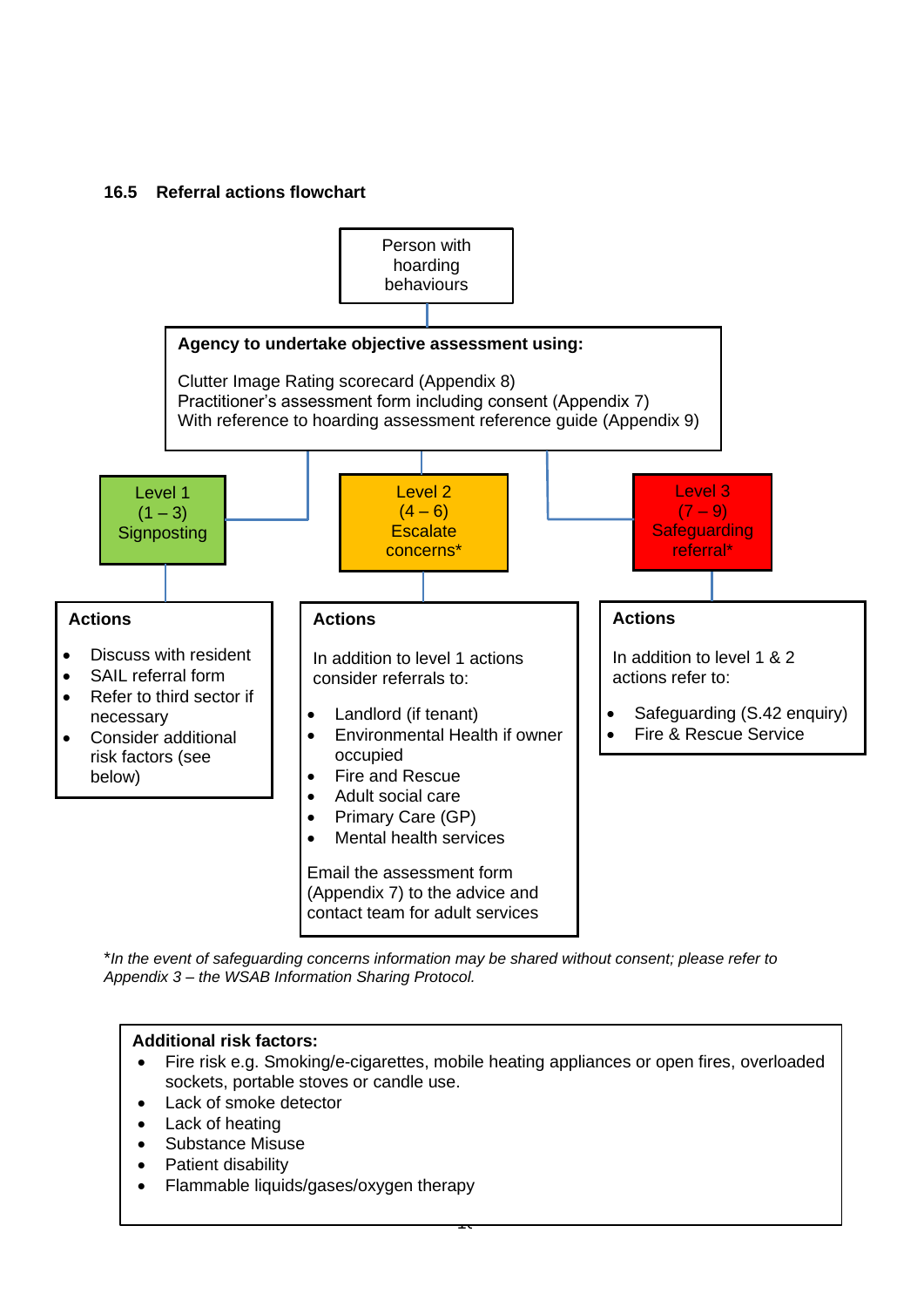#### **17. List of appendices**

- Appendix 1 Roles, tools and powers
- Appendix 2 Children safeguarding
- Appendix 3 Information Sharing
- Appendix 4 Mental capacity
- Appendix 5 Communication good practice
- Appendix 6 SAIL form
- Appendix 7 Practitioner's hoarding assessment form
- Appendix 8 Clutter Image Rating Scorecard
- Appendix 9 Hoarding assessment reference guide
- Appendix 10 Contacts and referral details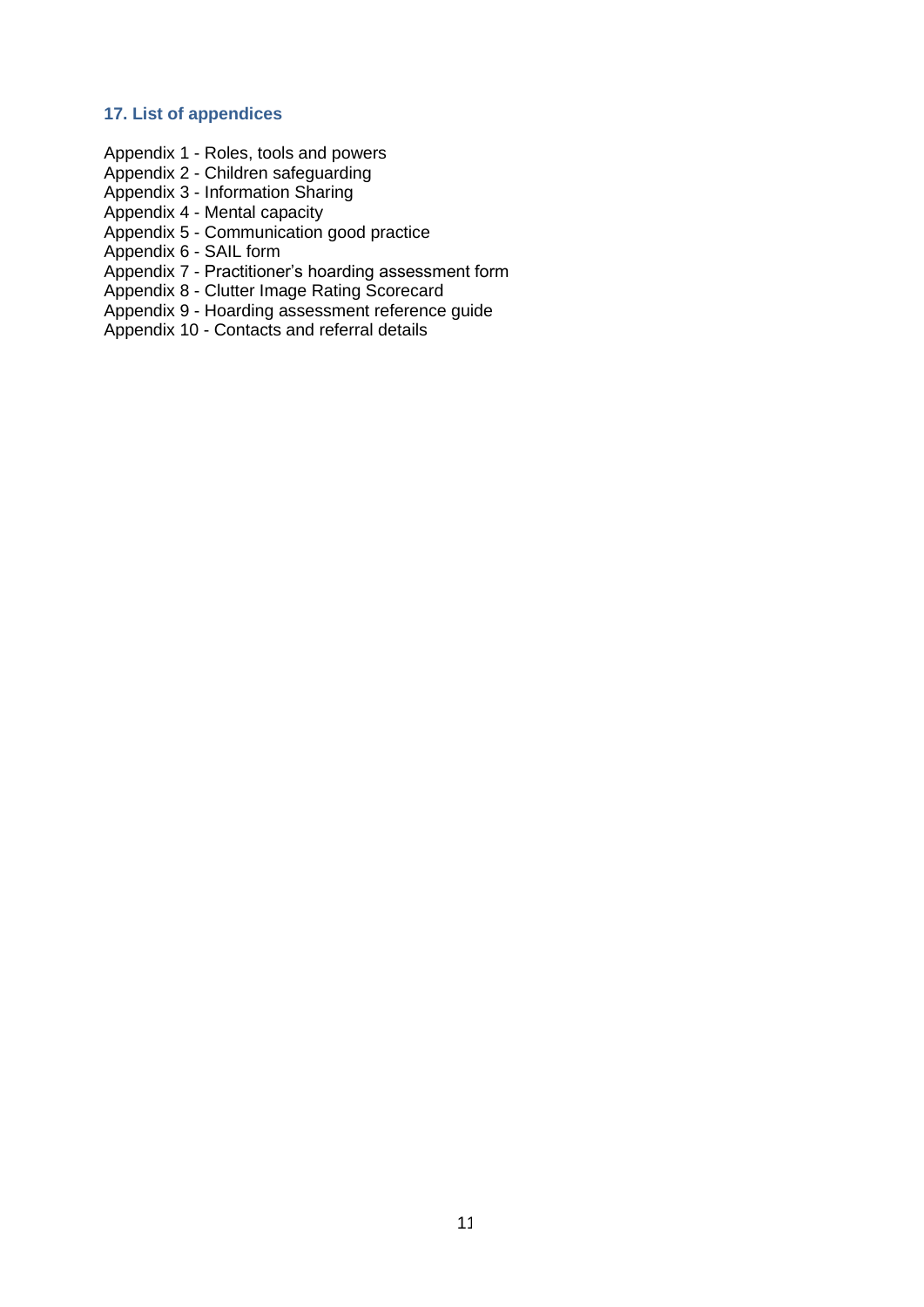## **Appendix 1: Roles, tools and powers**

#### **Safeguarding Adults Team - Wiltshire Council**

Within the Safeguarding Adult Team cases of hording are approached under the same thresholds and legal framework as other safeguarding concerns; specifically, the Care Act:

The Safeguarding Adult's Team works under the Care Act 2014. This legislation requires local authorities to fulfil specific duties in relation to safeguarding adults. These duties apply in relation to any person who is aged 18 or over and is at risk of abuse or neglect because of their needs for care and support.

Under the Care Act 2014 we have a duty to make (or cause to be made) whatever enquiries it thinks necessary to enable it to decide whether any action should be taken in an adult's case where:

A local authority has reasonable cause to suspect that an adult in its area (whether or not ordinarily resident there) —

- (a) has needs for care and support (whether or not the authority is meeting any of those needs),
- (b) is experiencing, or is at risk of, abuse or neglect, and
- (c) as a result of those needs is unable to protect himself or herself against the abuse or neglect or the risk of.

Within the same Act is a duty to promote Wellbeing, and have regard to an adult's views, wishes, feelings and beliefs. The Department of Health Care Act Guidance notes that 'professionals should work with the adult to establish what being safe means to them and how that can be best achieved. Professionals and other staff should not be advocating 'safety' measures that do not take account of individual well-being, as defined in section 1 of the Care Act.

The Safeguarding Adult Team also works under the Mental Capacity Act, which has the following guiding principles:

- **•** a presumption of capacity every adult has the right to make his or her own decisions and must be assumed to have capacity to do so unless it is proved otherwise
- the right for individuals to be supported to make their own decisions people must be given all appropriate help before anyone concludes that they cannot make their own decisions
- that individuals must retain the right to make what might be seen as eccentric or unwise decisions
- best interests anything done for or on behalf of people without capacity must be in their best interests
- **•** least restrictive intervention anything done for or on behalf of people without capacity should be an option that is less restrictive of their basic - as long as it is still in their best interests.

If individuals or professionals have safeguarding concerns, they can report these via 0300 456 011.

Safeguarding concerns can also be discussed with the MASH by calling 0300 456 0111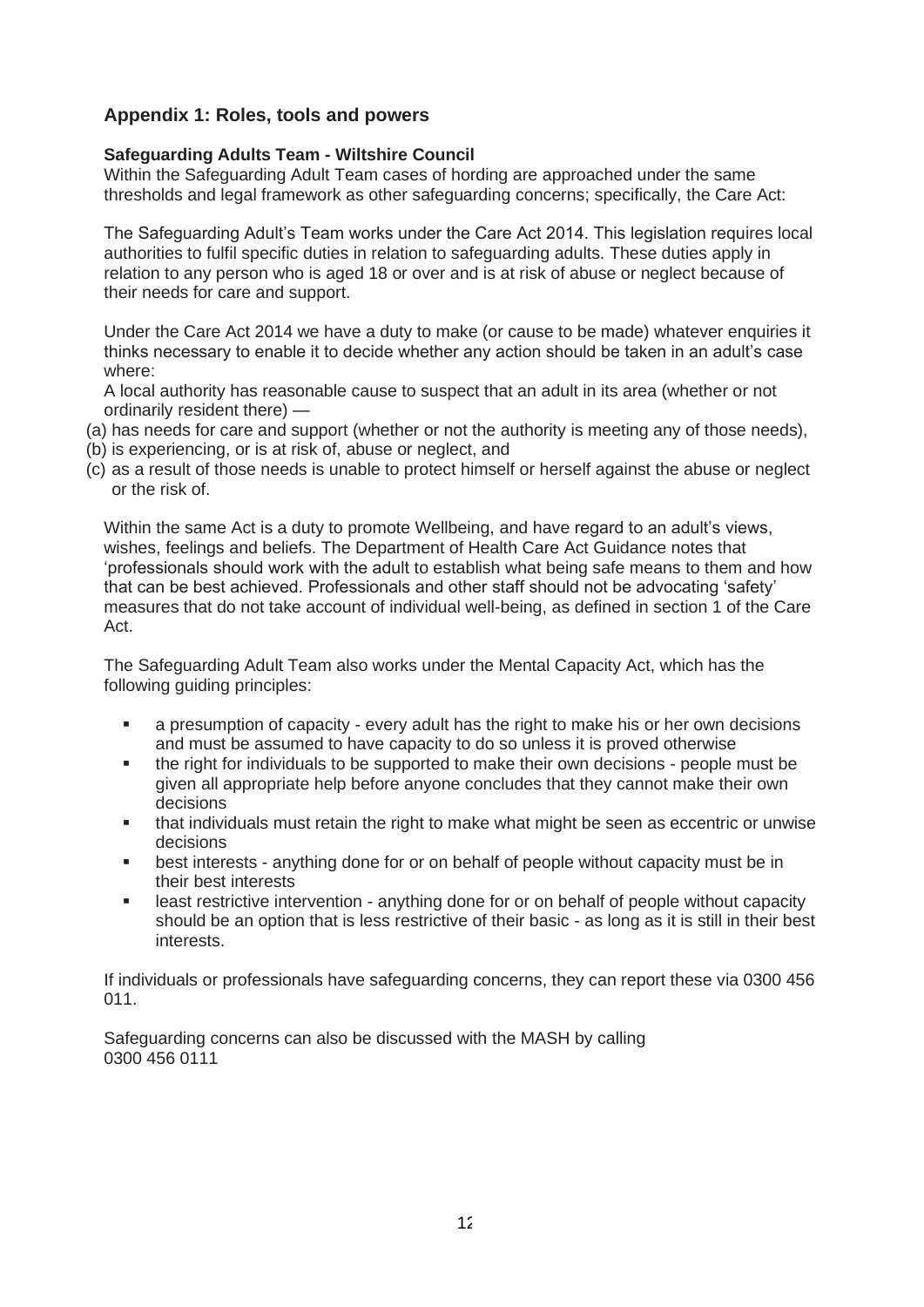## **Adult Social Care - Wiltshire Council**

The Care Act statutory guidance 2014 formally recognises self-neglect as a category of abuse and neglect – and within that category identifies hoarding.

This enables local authorities to provide a safeguarding response, including the duty to share information for safeguarding purposes; the duty to make enquiries (S42) and the duty to provide advocacy, where a person has no one to advocate on their behalf. These duties apply equally whether a person lacks mental capacity or not.

The change in eligibility criteria, for social services and the focus on wellbeing, create a clear basis for social work intervention with people who hoard/self-neglect. The completion of an Assessment of Care and Support Needs, Risk Assessment and Mental Capacity Assessment (if required) will be utilised to inform enquiry and decide the most appropriate and proportionate route to take.

#### **Public Protection (Environmental Health Powers) - Wiltshire Council**

Environmental Health has certain powers which can be used in hoarding cases. Some are mentioned below. The [Chartered Institute of Environmental Health h](https://www.cieh.org/media/1248/hoarding-and-how-to-approach-it-guidance-for-environmental-health-officers-and-others.pdf)as produced some guidance which lists statutory powers available to address hoarding and by means of a case study and the results of a survey, reviews the incidence and diversity of cases coming to the attention of environmental health authorities in the hope that, eventually, that may lead to better ways to resolve them.

#### Public Health Act 1936

Section 79: Power to require removal of noxious matter by occupier of premises The Local Authority (LA) will always try and work with a householder to identify a solution to a hoarded property, however in cases were the resident is not willing to co-operate the LA can serve notice on the owner or occupier to "remove accumulations of noxious matter". Noxious not defined, but usually is "harmful, unwholesome". No appeal available. If not complied with in 24 hours, The LA can do works in default and recover expenses.

#### Public Health Act 1936

Section 83: Cleansing of filthy or verminous premises Where any premises, tent, van, shed, ship or boat is either;

- a) filthy or unwholesome so as to be prejudicial to health; or
- b) verminous (relating to rats, mice other pests including insects, their eggs and larvae) LA serves notice requiring clearance of materials and objects that are filthy, cleansing of surfaces, carpets etc. within 24 hours or more. If not complied with, Environmental Health can carry out works in default and charge. No appeal against notice but an appeal can be made against the cost and reasonableness of the works on the notice.

#### Public Health Act 1936

Section 84: Cleansing or destruction of filthy or verminous articles

Any article that is so filthy as to need cleansing or destruction to prevent injury to persons in the premises, or is verminous, the LA can serve notice and remove, cleanse, purify, disinfect or destroy any such article at their expense.

#### Prevention of Damage by Pests Act 1949

Section 4: Power of LA to require action to prevent or treat Rats and Mice

Notice may be served on owner or occupier of land/ premises where rats and/ or mice are or may be present due to the conditions at the time. The notice may be served on the owner or occupier and provide a reasonable period of time to carry out reasonable works to treat for rats and/or mice, remove materials that may feed or harbour them and carry out structural works.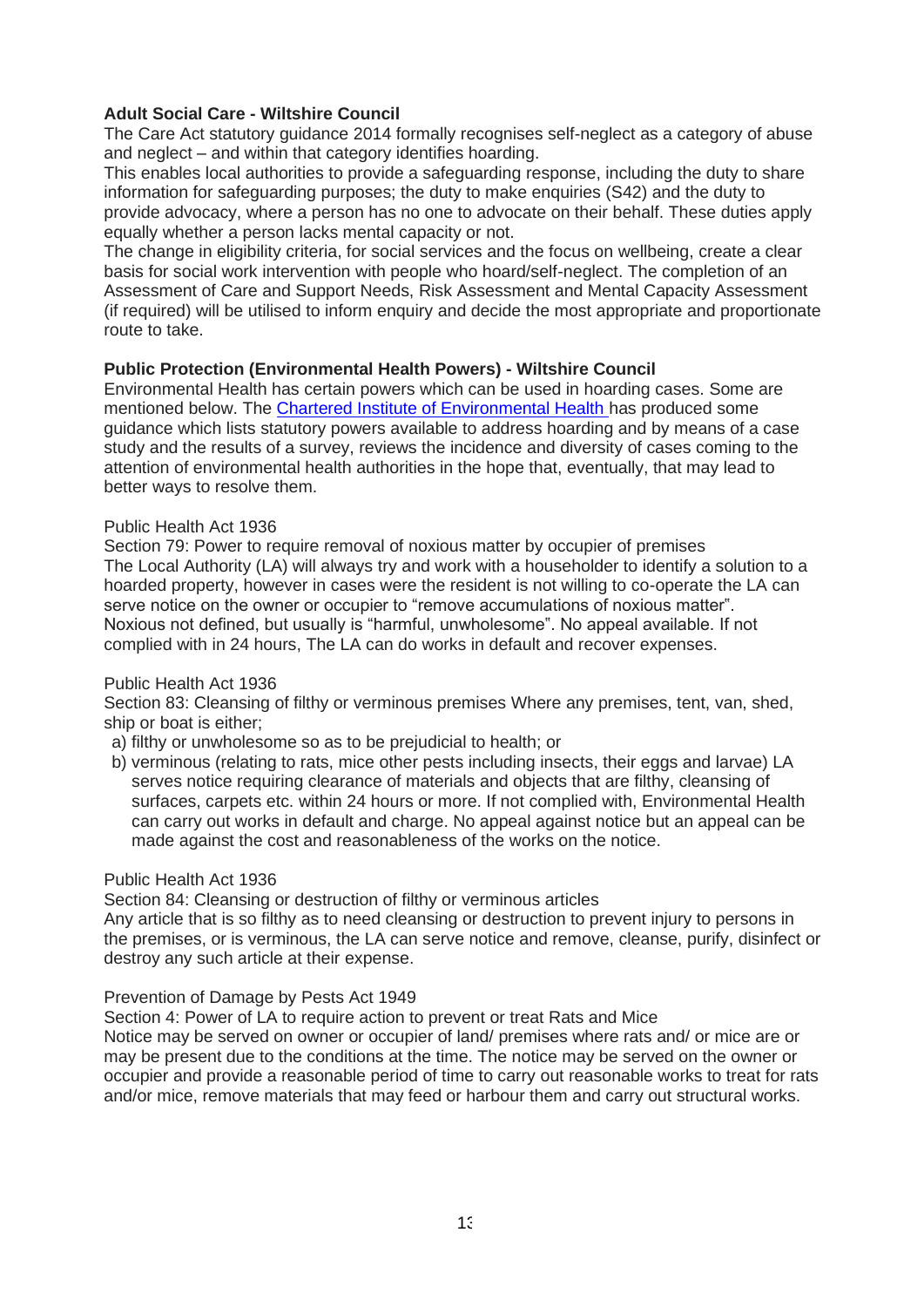Environmental Protection Act 1990

Section 80: Dealing with Statutory Nuisances (SNs)

SNs are defined in section 79 of the Act and include any act or omission at premises that prevents the normal activities and use of another premises, including the following:

Section 79 (1) (a) any premises in such a state as to be prejudicial to health or a nuisance (c) fumes or gases emitted from [private dwellings] premises so as to be prejudicial to health or a nuisance

- (e) any accumulation or deposit which is prejudicial to health or a nuisance
- (f) any animal kept in such a place or manner as to be prejudicial to health or a nuisance The LA serves an Abatement Notice made under section 80 to abate the nuisance if it exists at the time or to prevent its occurrence or recurrence.

For further guidance and information please refer to the Chartered Institute of Environmental Health Officers Professional Practice Note: Hoarding and How to Approach it [https://www.cieh.org/media/1248/hoarding-and-how-to-approach-it-guidance-for](https://www.cieh.org/media/1248/hoarding-and-how-to-approach-it-guidance-for-environmental-health-officers-and-others.pdf)[environmental-health-officers-and-others.pdf](https://www.cieh.org/media/1248/hoarding-and-how-to-approach-it-guidance-for-environmental-health-officers-and-others.pdf)

## **Planning - Wiltshire Council**

Town and Country Planning Act 1990

Section 215: Power to require proper maintenance of land

- (1) If it appears to the local planning authority that the amenity of a part of their area, or of an adjoining area, is adversely affected by the condition of land in their area, they may serve on the owner and occupier of the land a notice under this section.
- (2) The notice shall require such steps for remedying the condition of the land as may be specified in the notice to be taken within such period as may be so specified.
- (3) Subject to the following provisions of this Chapter, the notice shall take effect at the end of such period as may be specified in the notice.
- (4) That period shall not be less than 28 days after the service of the notice.

## **Animal Welfare Act – Wiltshire Council and Wiltshire Police**

The aim of the Act is to improve the welfare of animals, impose greater responsibility on their carers, and provide greater investigation and entry powers for police and local authority staff to deal with offences.

Under section 9 of the Animal Welfare Act 2006, it is the duty of any person responsible for an animal to ensure that its welfare needs are met. These include:

- The need for a suitable environment (how it is housed)
- The need for a suitable diet (what it eats and drinks)
- The need to exhibit normal behaviour patterns
- Any need to be housed with or apart from other animals, and
- The need to be protected from pain, suffering, injury and disease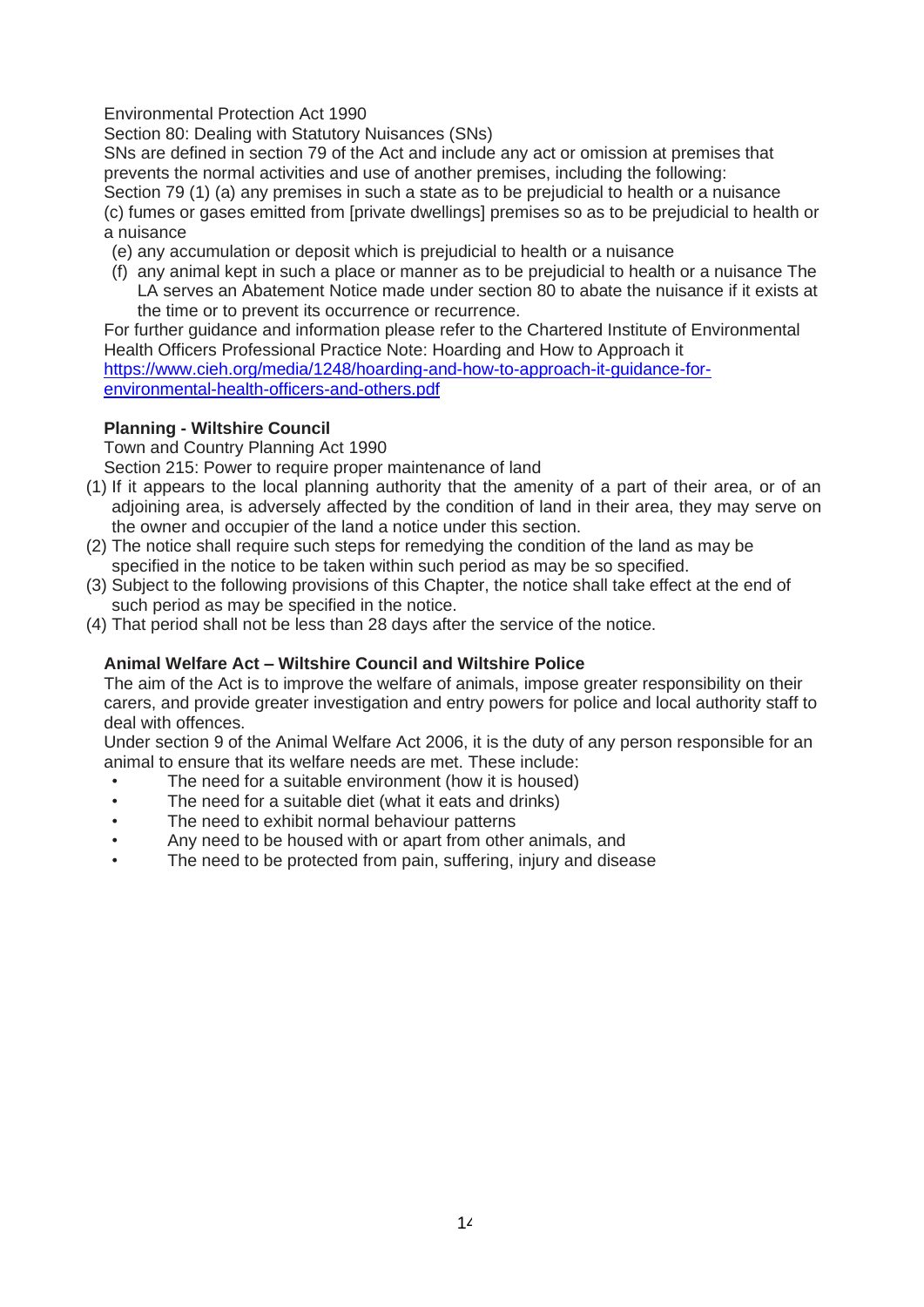#### **South Western Ambulance Service NHS Foundation Trust**

SWASFT clinicians make many referrals for patients exhibiting signs of self-neglect including hoarding behaviour. In our analysis of 16/17 referral data self-neglect was the most common theme for adult referrals across the Trust.

#### **Housing Support - Wiltshire Council**

Work to support Council tenants who have all manner of mental health issues with quite complex needs and cross overs with addiction issues.

#### **Primary care (General practitioners)**

Clinicians working in primary care such as GPs would be likely to encounter patients with hoarding behaviours and their relatives. This would be likely to be in the form of reviewing them for medical issues which may or may not be related to their hoarding behaviours. In the setting of a GP surgery it may be difficult to identify patients with hoarding behaviours.

However, GPs undertake home visits and it is possible that GPs would sometimes visit patients who hoard and therefore be in a position to identify hoarding behaviours. District nurses work with patients in their own homes more frequently than GPs, therefore district nurses would be likely to be the better placed than GPs in order to identify hoarding behaviours.

In primary care if clinicians see patients who are living in unsafe housing conditions, they would be likely to raise their concerns with the safeguarding lead in the GP practice. The person who holds this role would be likely to vary between GP practices, but it would be likely to be a nurse. The safeguarding lead would then activate the local safeguarding policy.

About information sharing patients are very frequently happy for professionals to share information about them with others, with their informed consent. From a clinical perspective there are circumstances in which clinicians can breach patient confidentiality against the patients' wishes (when the patient is deemed to have capacity). These include circumstances in which public safety is in danger.

"Disclosing personal information about a patient without consent may be justified in the public interest if failure to do so may expose others to a risk of death or serious harm. This could arise, for example, if a patient may pose a serious risk to others through being unfit for work or if conditions at work are unsafe."

The above would have to be assessed on a case by case basis, but if it was deemed that the hoarding behaviour was endangering the public, patient confidentiality could reasonably be broken by the doctor.

## **Dorset & Wiltshire Fire and Rescue Service**

Safe & Well Advisors and operational crews raise concerns of hoarding to other partners through the SAIL project (Safe and Independent Living) which involves signposting onto our partners and other agencies. Where necessary, advisors will submit an internal Safeguarding Alert Form to the Safeguarding Co-ordinator who will continue with signposting and record and monitor progress. Where appropriate advisors and crews may also raise the risk with Fire Control in relation to the predetermined attendance system for operational risk. There are no powers of enforcement within the community safety department.

#### **Mental Health Service – NHS and Wiltshire Police**

Community based mental health services operate in a similar way to primary care in that mental health practitioners provide a range of support that may be at a team or community base or in a person's home. The expectation in terms of response would be the same as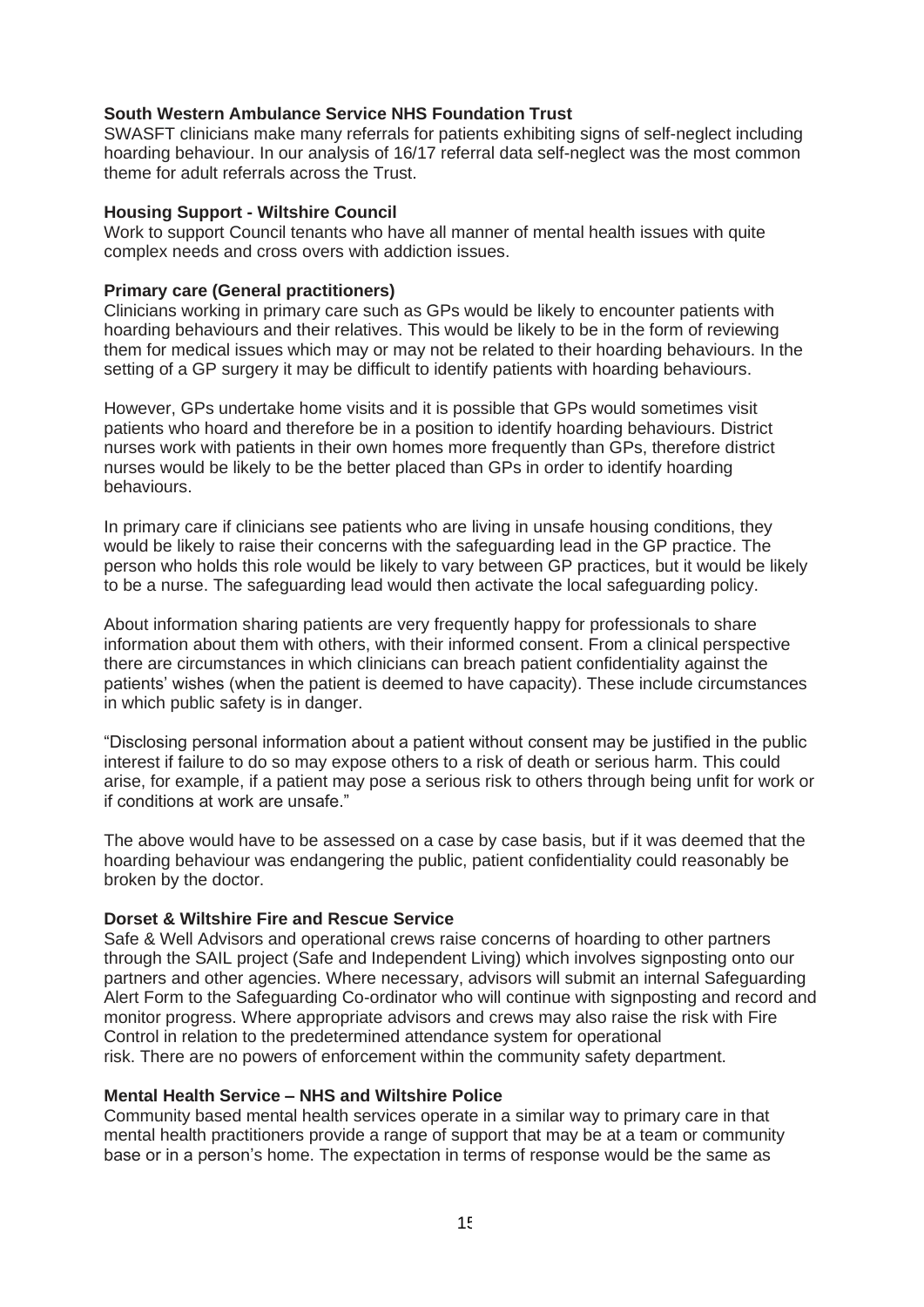detailed for primary care should a mental health practitioner identify someone with hoarding behaviours or living in unsafe housing conditions.

Mental Health Act 1983 Section 135(1)

Provides for a police officer to enter a private premise, if need be by force, to search for and, if though fit, remove a person to a place of safety if certain grounds are met.

The police officer must be accompanied by an Approved Mental Health Professional (AMHP) and a doctor. NB. Place of Safety is usually the mental health unit but can be the Emergency Department of a general hospital, or anywhere willing to act as such.

#### **Richmond Fellowship**

Richmond Fellowship Wiltshire Community Housing Support currently (2018) has a contract with Wiltshire Council to support clients with a range of tenancy issues that might place their tenancy at risk. This also includes hoarding behaviours, though it should be recognised that the capacity to support individuals in dealing with these issues is limited to between 6 and 8 clients with hoarding behaviours at any given time across the County.

Support can range from advice and support to gain additional help with issues related to hoarding – including referrals to other services - or it can include direct help to physically tackle the hoard and help to dispose of objects and materials through local recycling centres, waste collection services etc.

## **Improving Access to Psychological Therapies (IAPT) service**

Wiltshire IAPT offers a range of support in many locations all over Wiltshire for people who have mild to moderate depression or anxiety. The individual can self-refer by phoning or can book a course online. Professionals can also refer with consent from the individual.

## **Selwood Housing**

Selwood Housing recognises that no two customers are the same, and that people who hoard often have a variety of mental, physical, financial and support needs. It will therefore use a range of alternative approaches to deal with hoarding, including playing a leading role in multi-agency partnerships to ensure that services are provided in a coordinated way. It will also develop appropriate strategies for working with and responding to the needs of customers who compulsively hoard.

The housing association is committed to supporting customers with a hoarding tendency who are willing to engage with support, but at the same time needs to balance this against the significant impact that hoarding can have on the property itself, the needs of the people living there, as well as residents living nearby. Tenancy enforcement may therefore be deemed necessary, and will be taken where the hoarding is causing a hazard or significant harm to themselves or other persons, or the customer continuously fails to engage with support, or access to the property is being refused or is not possible, in particular in relation to the legal obligations to carry out gas safety checks.

#### **Human Rights Act 1998**

Public bodies have a positive obligation under the European Convention on Human Rights (ECHR, incorporated into the Human Rights Act 1998 in the UK) to protect the rights of the individual. In cases of selfneglect, articles 5 (right to liberty and security) and 8 (right to private and family life) of the ECHR are of importance.

These are not absolute rights, i.e. they can be overridden in certain circumstances. However, any infringement of these rights must be lawful and proportionate, which means that all interventions undertaken must take these rights into consideration. For example, any removal of a person from their home which does not follow a legal process (e.g. under the Mental Capacity or Mental Health Acts) is unlawful and would be challengeable in the **Courts**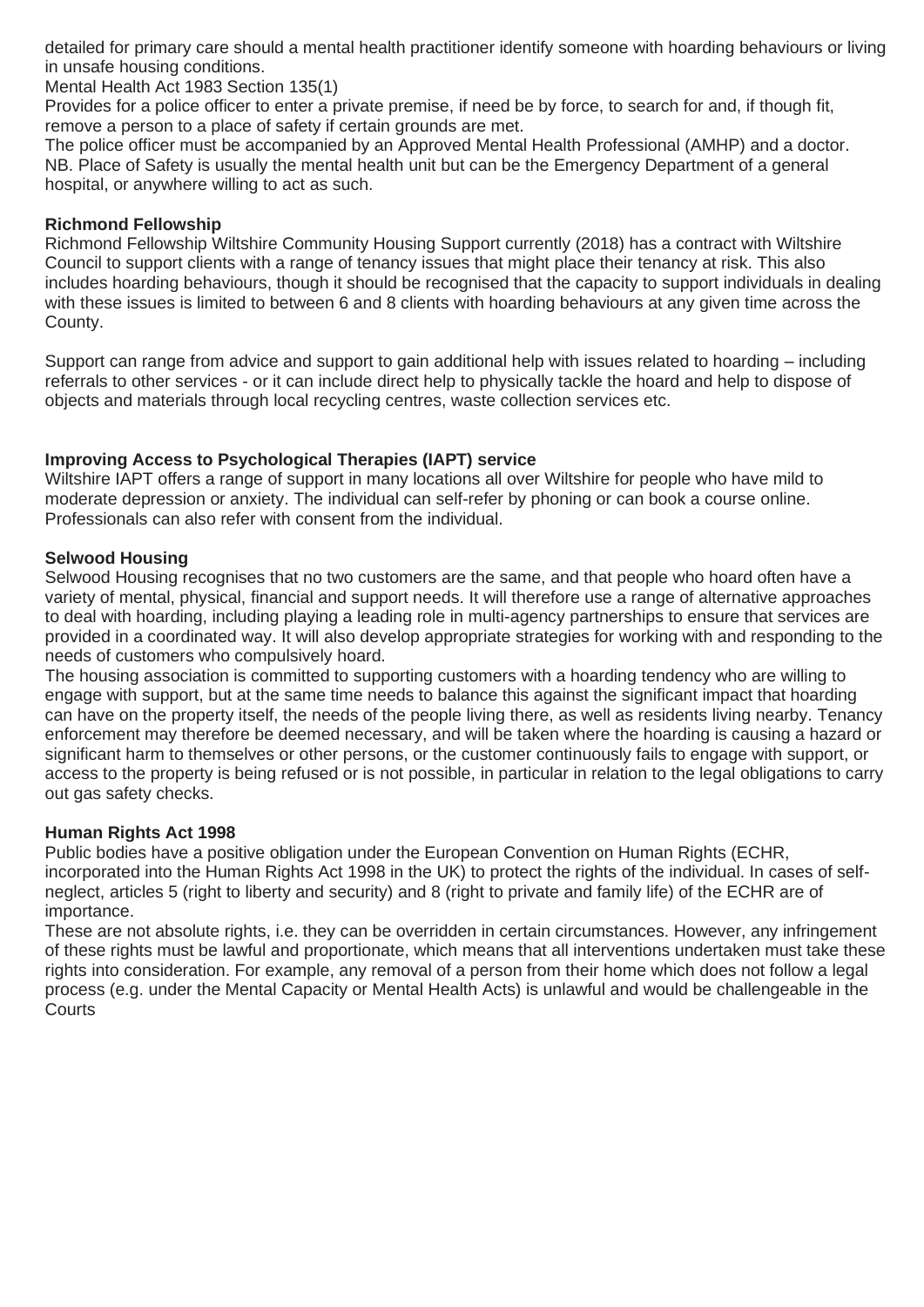## **Appendix 2: Children safeguarding – Professional practice guidance**

The [Threshold Matrix](https://www.wiltshirescb.org.uk/wp-content/uploads/2021/04/Threshold-Guidance_FINAL_Nov18_v1.2-2.pdf) allows us to consider the depth of a child's needs in relation to any risks and strengths within the family and wider environment. The needs, risks and strengths of the child and their family can be plotted across the matrix to give a fluid representation of their overall situation whether they are safeguarding related or not.

Understanding the needs, risks and strengths of a child and their family is vital to ensure we support them in a way that makes a difference in their lives. This starts with establishing a positive relationship with them - to pave the way for an open, non-judgmental conversation about their worries and concerns and helping them to recognise the strengths they have.

At any stage of understanding needs, risks and strengths it's also important to seek and make use of advice from colleagues and from professional consultation services. Whilst seeking to understand needs, risks and strengths remember to:

- Reflect the importance of creating effective relationships with children and families in order to correctly identify their strengths, needs and risks – and their capacity to manage them
- Encourage a broad view of the child within their family and community context
- Encourage conversations with peers and the use of professional judgement
- Discourage a yes/no threshold approach and move to one of always ensuring the delivery or brokering of the right support
- Remember the importance of your own role in effecting positive change i.e. do what can yourself before thinking about referring on.

The Threshold Matrix shows a colour-coded scale of concern – with the blue area representing a child that is thriving and the red area representing a child at significant risk of harm, sexual abuse, emotional abuse, injury of neglect. This follows the "BRAG Rating" approach used with the MASH

## **Wiltshire MASH and Early Support Hub**

0300 456 0108 (8.45am-5pm, Monday-Thursday and 8.45am-4pm Friday)

Secure email [mash@wiltshire.gov.uk](mailto:mash@wiltshire.gov.uk)

Out of hours 0300 456 0100

MASH referral form: [www.wiltshire.gov.uk/children-young-people-protection](http://www.wiltshire.gov.uk/children-young-people-protection)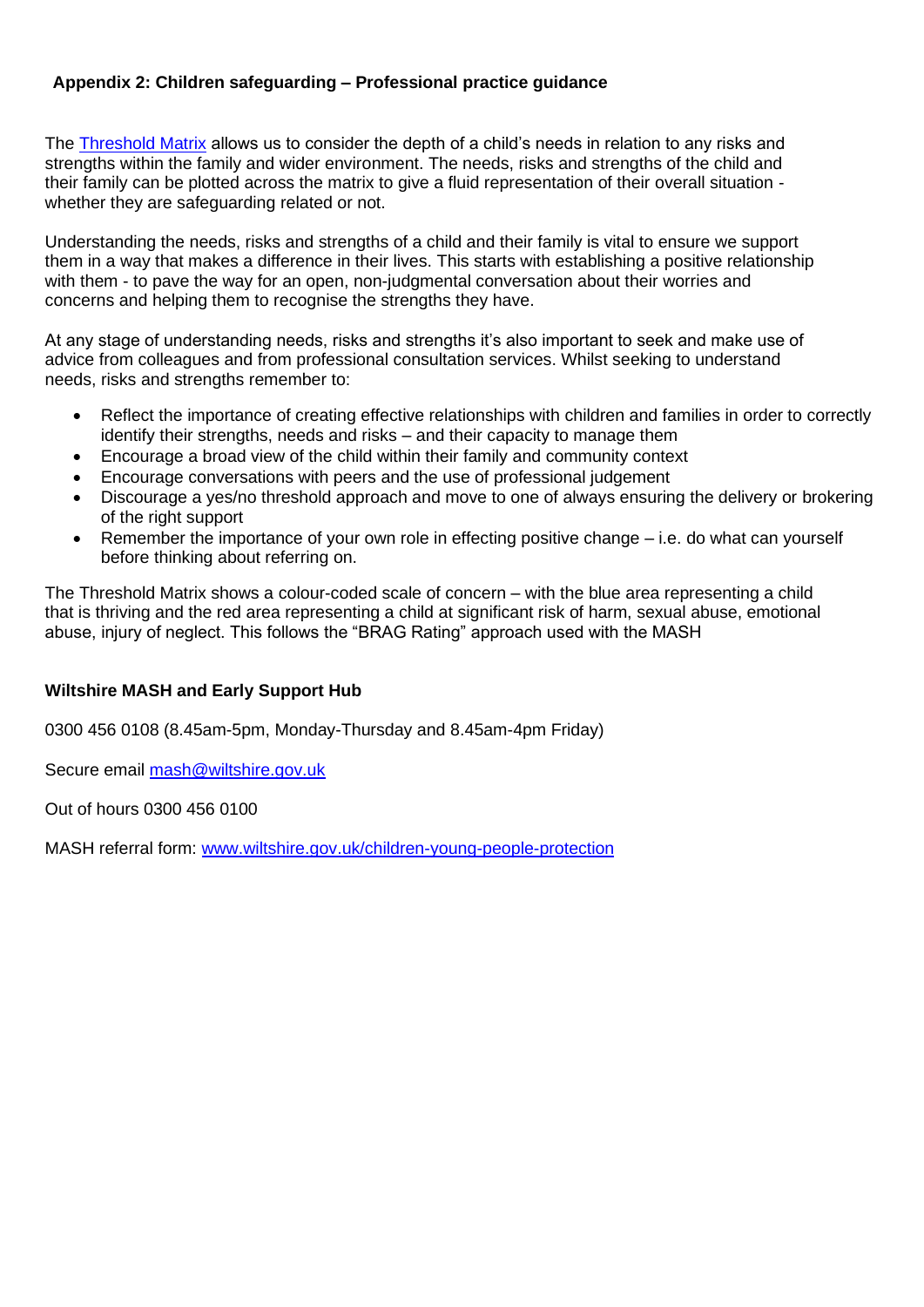## **Appendix 3: 6. Data protection, information sharing and consent**

The [Data Protection Act 2018](https://www.gov.uk/data-protection) and the General Data Protection Regulation (GDPR) govern how personal information may lawfully be used

For the processing of personal data: The processing of personal information in respect of safeguarding does not rely upon consent. GDPR and the DPA 2018 both provide sufficient legal basis to process personal and special category data. However, there should be clear communication with the children and families that information will be gathered and kept - and may be shared with others when there is a legal basis to do so, such as for the protection of individuals, or for the prevention or detection of criminal offences, or for the provision of health or social care.

Frontline professionals and volunteers should always report safeguarding concerns in line with their organisation's policy. Policies should be clear about how confidential information should be shared between departments in the same organisation.

For Safeguarding purposes sensitive or personal information sometimes needs to be shared between the Local Authority and its safeguarding partners (including GP's, health, the police, service providers, housing, regulators and the Office of the Public Guardian). This may include information about individuals who are at risk, service providers or those who may pose a risk to others. It aims to enable partners to share information appropriately and lawfully in order to improve the speed and quality of safeguarding responses.

The [Care Act](http://www.legislation.gov.uk/ukpga/2014/23/contents) emphasises the need to empower people, to balance choice and control for individuals against preventing harm and reducing risk, and to respond proportionately to safeguarding concerns.

It remains the responsibility of organisations and the professionals they employ to ensure that they have a basis for processing that meets common law requirements and the requirements of the GDPR; and for public bodies that they are acting within their powers.

#### **Seven Golden Rules for Information Sharing**

- 1. Remember that the Data Protection Act is not a barrier to sharing information but provides a framework to ensure that personal information about living persons is shared appropriately.
- 2. Be open and honest with the person (and/or their family where appropriate) from the outset about why, what, how and with whom information will, or could be shared, and seek their agreement, unless it is unsafe or inappropriate to do so.
- 3. Seek advice if you are in any doubt, without disclosing the identity of the person where possible
- 4. Share with consent where appropriate and, where possible, respect the wishes of those who do not consent to share confidential information. You may still share information without consent if, in your judgement, that lack of consent can be overridden in the public interest. You will need to base your judgement on the facts of the case.
- 5. Consider safety and well-being: Base your information sharing decisions on considerations of the safety and well-being of the person and others who may be affected by their actions
- 6. Necessary, proportionate, relevant, accurate, timely and secure: Ensure that the information you share is necessary for the purpose for which you are sharing it, is shared only with those people who need to have it, is accurate and up-to-date, is shared in a timely fashion, and is shared securely.
- 7. Keep a record of your decision and the reasons for it whether it is to share information or not. If you decide to share, then record what you have shared, with whom and for what purpose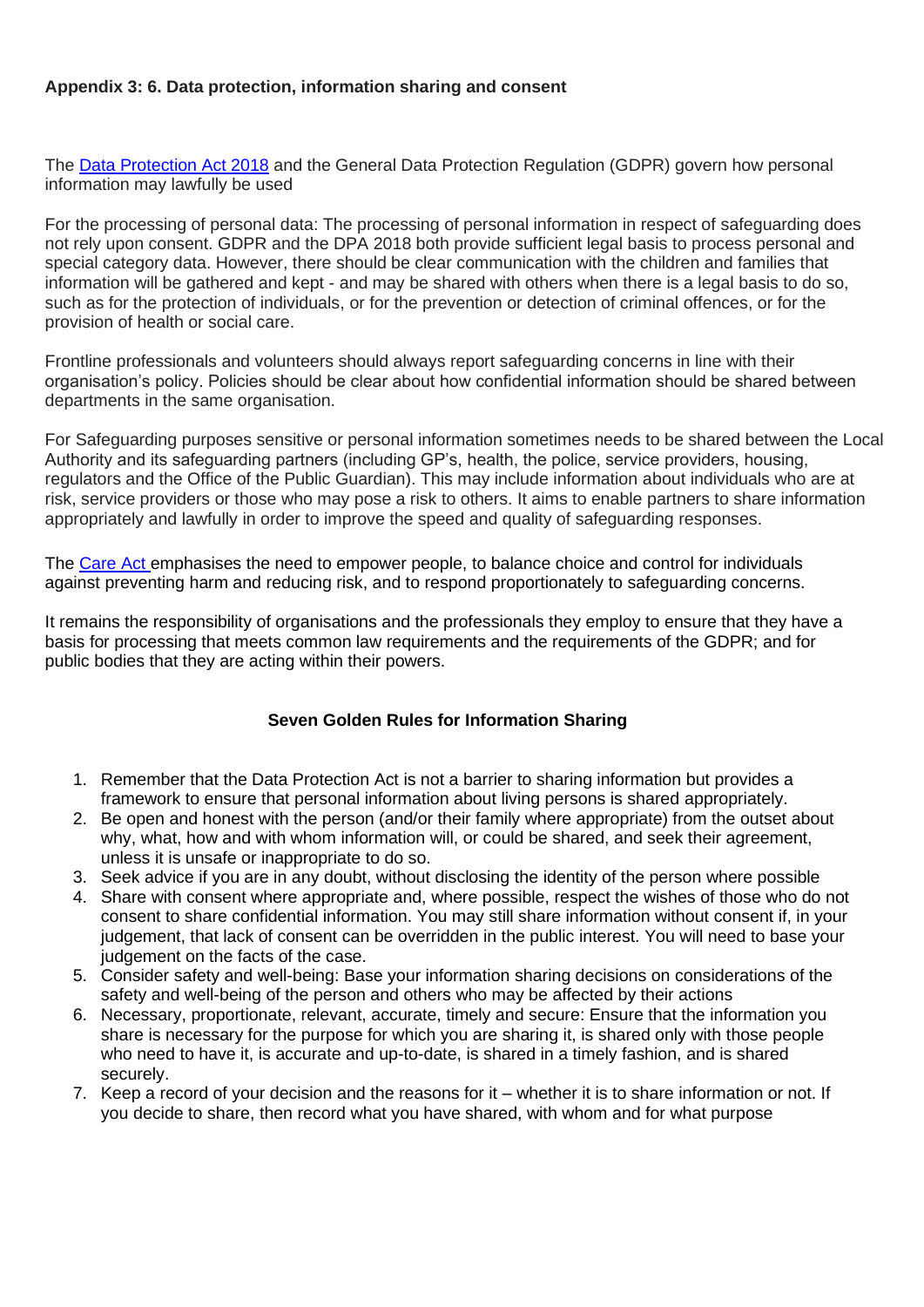## **Appendix 4: Mental Capacity**

The Mental Capacity Act 2005 (MCA) provides a statutory framework for people who lack capacity to make decisions for themselves. The Act has 5 statutory principles and these are the values which underpin the legal requirements of the act. They are:

1. A person must be assumed to have capacity unless it is established that they lack capacity.

2. A person is not to be treated as unable to make a decision unless all practical steps have been taken without success.

3. A person is not to be treated as unable to make a decision merely because he makes an unwise decision.

4. An act done or decision made, under this act for or on behalf of a person who lacks capacity must be done or made in his or her best interests.

5. Before the act is done, or the decision is made, regard must be had to whether the purpose for which it is needed can be as effectively achieved in a way that is less restrictive of the person's rights and freedom of action.

When a person's hoarding behaviour poses a serious risk to their health and safety, professional intervention will be required. Any proposed intervention or action must be with the person's consent, except in circumstances where a local authority or agency exercises their statutory duties or powers. In extreme cases of hoarding behaviour, the very nature of the environment should lead professionals to question whether the client has capacity to consent to the proposed action or intervention and trigger an assessment of that person's mental capacity. This is confirmed by The MCA Code of Practice which states that one of thereasons why people may question a person's capacity to make a specific decision is 'the person's behaviour or circumstances cause doubt as to whether they have capacity to make a decision' (4.35 MCA Code of Practice, p52). Arguably, extreme hoarding behaviour meets this criterion.

Any capacity assessment carried out in relation to hoarding behaviour must be time and decision specific and relate to a specific intervention or action. The professional responsible for undertaking the capacity assessment will be the person who is proposing the specific intervention or action and is referred to as the 'decision maker'. Although the decision makermay refer to the WSAB Self-neglect multi-agency Strategy and Guidance Document they need to seek support from other professionals in the multidisciplinary team, they are responsible for making the final decision about a person's capacity.

If the client lacks capacity to consent to the specific action or intervention, then the decision maker must demonstrate that they have met the requirement of the best interests' 'checklist'.Due to the complexity of such cases, there must be a best interests meeting, chaired by a team manager.

In particularly challenging and complex cases, it may be necessary for the organisation to seek legal advice in order to refer to the Court of Protection (CoP) to make the best interest's detion. Agencies may have their own mental capacity assessment form.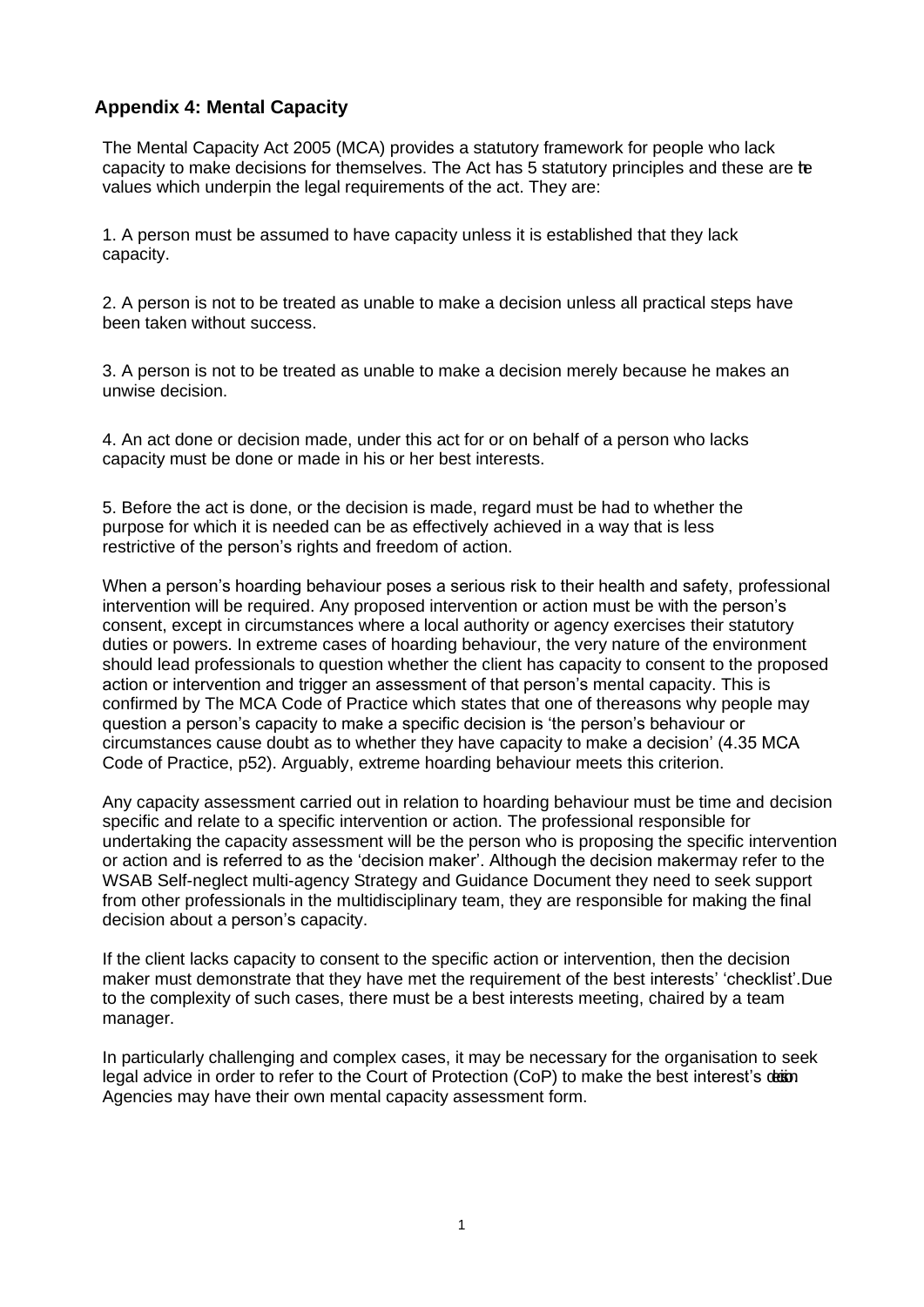## **Appendix 5: Communication good practice and things to avoid**

When communicating with someone who hoards do:

- **Imagine yourself in that person's shoes**. How would you want others to talk to youto help manage you anger, frustration, resentment and embarrassment?
- **Match the person's language**. Listen for the way they describe their belongings anduse the same language. To the individual they may be keepsakes, bits and bobs, or just outstanding items on a 'to do' list.
- **Use encouraging language**. Use language that reduces defensiveness and increases motivation to solve the problem. E.g. "I see that you have a pathway fromthe front door to your living room. It's great that you've kept things out of the way soyou won't trip or fall".
- **Highlight strengths**. A visitor's ability to notice their strengths will help establish a good relationship.
- **Focus the intervention on safety and organisation of possessions.** Work lateron discarding. Discussion of the removal and disposal of possessions will be necessary at some point, but it is preferable for this discussion to follow work on safety and organisation.

Avoid the following:

- **Judgemental language**. Individuals who hoard will not be receptive to negative comments. The sheer volume of accumulated objects is not 'a mess' or 'a hoard' or a'fire trap'. This is simply a state of affairs that has come about, often without a clear realisation on the part of the individual until it presents as a significant problem.
- **Words that devalue or negatively judge possessions**. People who hoard are often aware that others do not view their home and possessions as they do. Avoid referring to objects as stuff, clutter, or rubbish whilst you determine how best to referto objects in your relationship with the individual.
- **Letting your non-verbal expression say what you are thinking**. It is very easy to appear judgemental in terms of posture or facial reactions. Be aware of this and try not to be caught unawares especially when you may be the first person in a long timethat has had any real access to the individual's property and they may be feeling extremely vulnerable and exposed.
- **Making suggestions about the person's belongings**. Even well-intentioned comments about discarding items too early in the process may not be well received.Allow the individual time to consider how best to think about disposal, once a degreeof sorting and organisation has taken place.
- **Trying to persuade or argue with the person.** Often efforts to persuade people tomake a change may have the opposite effect. Instead it may be useful to clarify the extent to which you are able to help and to remind the individual of the usefulness ofyour support if you are both able to make changes by working together.
- **Touching the person's belongings without permission**. Those who hoard often have strong feelings about their possessions and may find it upsetting when anotherperson touches their things. It may be helpful in the first instance to think of the objects as an extension of the person themselves. Always ask permission before assuming they can be picked up, inspected or moved.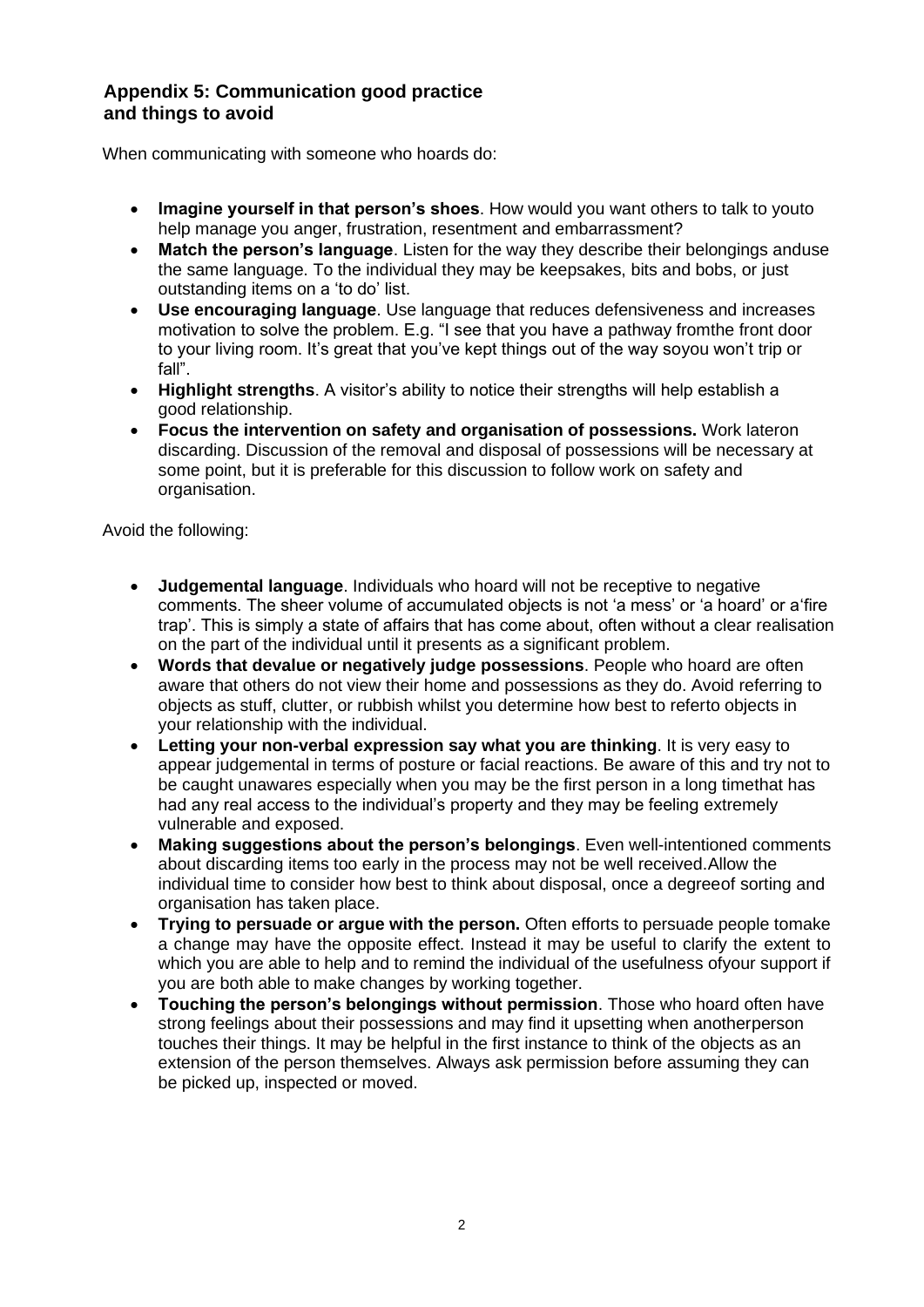

| Householder<br>name:            |                 | DOB:      |
|---------------------------------|-----------------|-----------|
| Address:                        |                 | Postcode: |
| Telephone no:                   | Email:          |           |
| Alternative contact<br>details. | Completed<br>by |           |

#### **SAIL referrals need to be made via the Your Care Your Support portal and a Data Information Sheet needs to be left with the client. If completing on paper the results of the questions will then need to be entered onto the portal at:**

| https://www.yourcareyoursupportwiltshire.org.uk/care-and-support/safe-and- independent-living |  |
|-----------------------------------------------------------------------------------------------|--|
| Please make sure the client is aware of this.                                                 |  |

| <b>Security and Safety</b>                                                                                                                                                                      |          |
|-------------------------------------------------------------------------------------------------------------------------------------------------------------------------------------------------|----------|
| Would you like advice and practical help to make sure that your home is as secure as possible? (Wiltshire<br>Bobby van)                                                                         | Yes / No |
| Have you been a victim of crime or anti-social behaviour in the last 12 months? (Victim Support)                                                                                                | Yes/No   |
| Do you find it difficult to keep your garden tidy? (Age UK Wiltshire)                                                                                                                           | Yes /No  |
| Are you concerned about traders who call at your home asking to do work on your home or garden? Are<br>you concerned about scam emails and letters? (Wiltshire Council Trading Standards)       | Yes/No   |
| Would you like a Home Fire Safety Check? Do you need working smoke detectors? (Dorset and Wiltshire<br>Fire & Rescue Service)                                                                   | Yes / No |
| <b>Health and Wellbeing</b>                                                                                                                                                                     |          |
| Would you like to learn more about what equipment is available to help you live independently ? (Medequip)                                                                                      | Yes /No  |
| Have you had a fall in the last three months and not seen a healthcare professional? Encourage client to<br>self refer to G.P                                                                   | Yes / No |
| Would you like support for a hearing or visual impairment? (Referral to hearing and vision team)                                                                                                | Yes /No  |
| Do you care for a relative or friend in an unpaid role who couldn't manage without you, would you like<br>more information about support available for carers (Carer support Wiltshire)         | Yes/No   |
| Would you like information and advice about keeping healthy and well? (health trainers can help you to<br>stay healthy through exercise, reducing the amount you smoke/drink)                   | Yes / No |
| Do you feel lonely or isolated? – would you like to know about what's going on near you that might help?<br>e.g. lunch clubs, social activities, exercise classes, educational courses (Age UK) | Yes / No |
| Would you like more information about what care and support might be available to help you to live as<br>independently as possible? (Wiltshire Council Customer Advisors)                       | Yes / No |
| <b>Living Conditions</b>                                                                                                                                                                        |          |
| Do you have any difficulties using bath/toilet/kitchen facilities? Or difficulties getting in and out of your<br>home, or using the stairs? (Wiltshire Council Customer Advisors)               | Yes / No |
| Would you like advice about keeping warm, saving energy, and the grants available to help with heating<br>and insulation? Warm and Safe                                                         | Yes / No |
| <b>Income and Finance</b>                                                                                                                                                                       |          |
| Would you like someone to help check that you are receiving all the income that you are entitled to? Age<br>UK money advise service                                                             | Yes / No |
| Are you having trouble paying your bills? Warm and Safe                                                                                                                                         | Yes/No   |
|                                                                                                                                                                                                 |          |

Remarks

**Important, please read to customer –** Where you have indicated 'yes' above you are consenting to this information being shared with the named partner organisations who deliver additional support to you. By signing this form you are giving your consent for this in accordance with the General Data Protection Regulations 2018. A Data Information Notice is supplied on behalf of Wiltshire Council (who administer SAIL) detailing how your data will be used once this information has been transferred onto the Your Care Your Support portal.

Signed (Customer) Date

Are you willing to be contacted to provide feedback Yes/No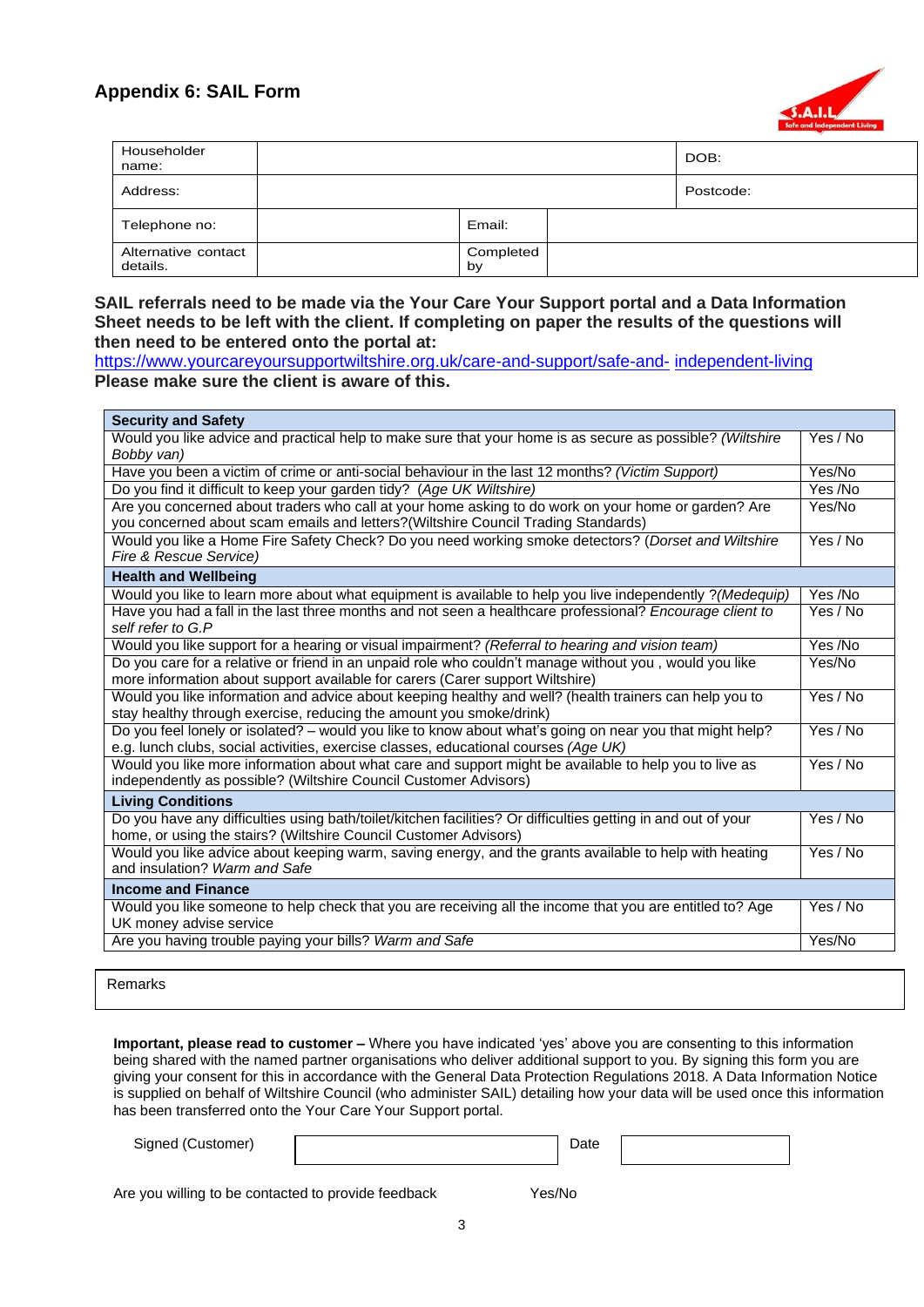## **Appendix 7: Practitioner's hoarding assessment form**

| Date of home                               |     |    |                                               |  |              |                                 |        |                           |                         |               |
|--------------------------------------------|-----|----|-----------------------------------------------|--|--------------|---------------------------------|--------|---------------------------|-------------------------|---------------|
| assessment                                 |     |    |                                               |  |              |                                 |        |                           |                         |               |
| Client's name                              |     |    |                                               |  |              |                                 |        |                           |                         |               |
| Client's date of birth                     |     |    |                                               |  |              |                                 |        |                           |                         |               |
| <b>Address</b>                             |     |    |                                               |  |              |                                 |        |                           |                         |               |
|                                            |     |    |                                               |  |              |                                 |        |                           |                         |               |
| Client's contact details                   |     |    | Landline                                      |  |              |                                 | Mobile |                           |                         |               |
| Type of dwelling                           |     |    |                                               |  |              |                                 |        |                           |                         |               |
| Freeholder                                 | Yes | No | If tenant $-$<br>Landlord's name<br>& address |  |              |                                 |        |                           |                         |               |
| Household members                          |     |    | Name                                          |  |              |                                 |        | Relationship              |                         | Date of birth |
|                                            |     |    |                                               |  |              |                                 |        |                           |                         |               |
|                                            |     |    |                                               |  |              |                                 |        |                           |                         |               |
|                                            |     |    |                                               |  |              |                                 |        |                           |                         |               |
|                                            |     |    |                                               |  |              |                                 |        |                           |                         |               |
| Family/friends/advocate's<br>contacts      |     |    |                                               |  |              |                                 |        |                           |                         |               |
| Pets present (indicate<br>type and number) |     |    |                                               |  |              |                                 |        |                           |                         |               |
| Agencies currently<br>involved             |     |    |                                               |  |              |                                 |        |                           |                         |               |
| Non-agency support in<br>place             |     |    |                                               |  |              |                                 |        |                           |                         |               |
| Ex-military?                               |     |    |                                               |  | <b>RISKS</b> |                                 |        |                           |                         |               |
|                                            |     |    |                                               |  |              |                                 |        |                           |                         |               |
| Structural<br>damage<br>to property        |     |    | Insect or<br>rodent<br>infestation            |  |              | Large no. of<br>animals         |        | <b>Clutter</b><br>outside |                         |               |
| Rotten food                                |     |    | Animal<br>waste in<br>house                   |  |              | <b>Cleanliness</b><br>concerns  |        | Human<br>faeces           |                         |               |
| <b>Blocked exits</b>                       |     |    | Self-neglect                                  |  |              | Concerns<br>for other<br>adults |        |                           | Concerns<br>re children |               |
| <b>Fire Risk</b>                           |     |    | Other (please state)                          |  |              |                                 |        |                           |                         |               |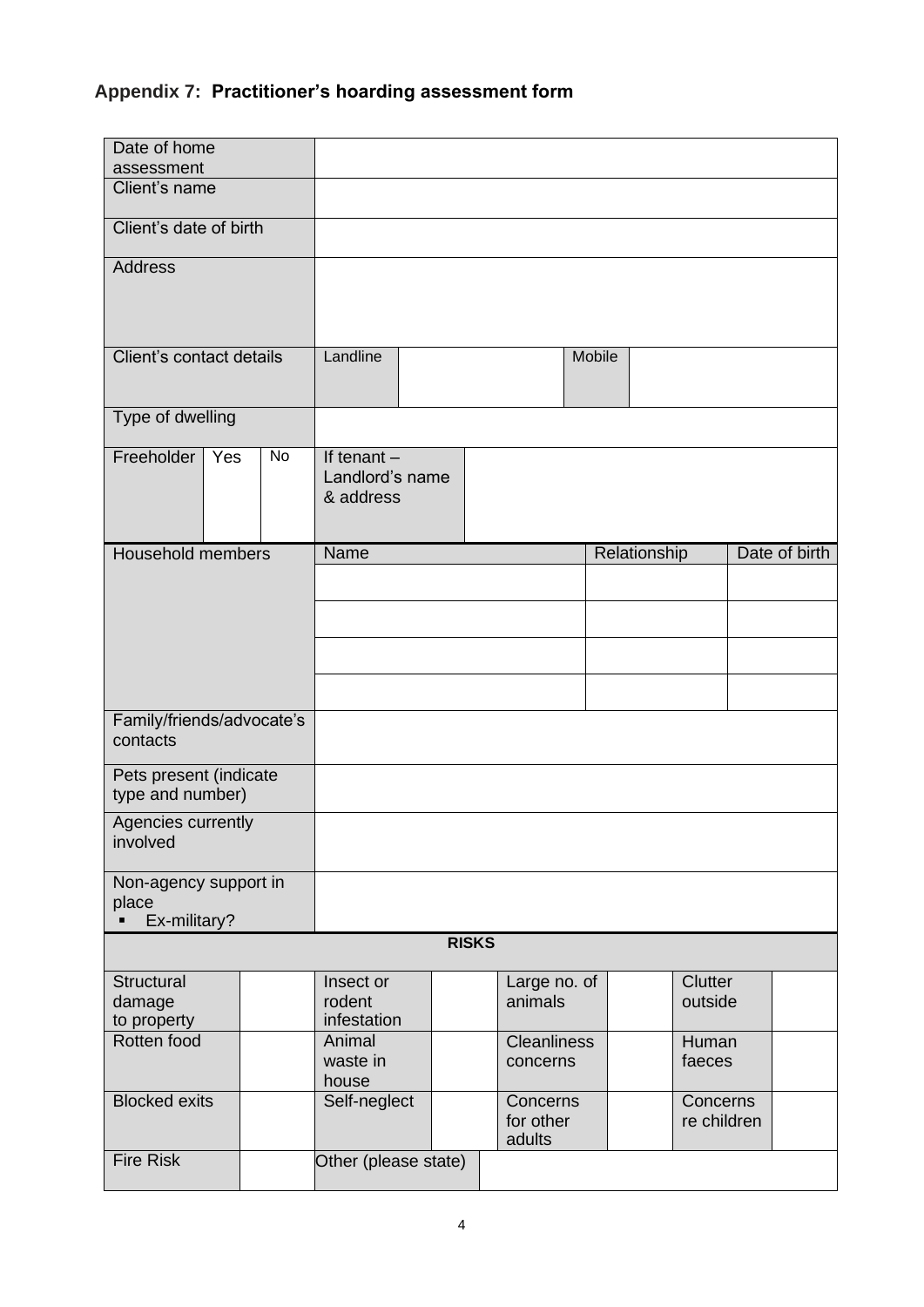| Use Clutter Image Rating to score each room<br>(use living room pictures to rate rooms not pictured in CIR)                                                                              |  |                             |     |                                                                  |  |  |  |
|------------------------------------------------------------------------------------------------------------------------------------------------------------------------------------------|--|-----------------------------|-----|------------------------------------------------------------------|--|--|--|
| Living room                                                                                                                                                                              |  | Kitchen                     |     | <b>Bathroom</b>                                                  |  |  |  |
| Bedroom #1                                                                                                                                                                               |  | Bedroom #2                  |     | Bedroom #3                                                       |  |  |  |
| Dining room                                                                                                                                                                              |  | Hallway                     |     | Garage                                                           |  |  |  |
| <b>Attic</b>                                                                                                                                                                             |  | <b>Basement</b>             | Car |                                                                  |  |  |  |
|                                                                                                                                                                                          |  |                             |     | Property overall assessment (total clutter rating) - please tick |  |  |  |
| <b>Level 1</b><br>$(1 - 3)$                                                                                                                                                              |  | <b>Level 2</b><br>$(4 - 6)$ |     | <b>Level 3</b><br>$(7 - 9)$                                      |  |  |  |
| How would these risks<br>affect the person's safety or<br>the safety of others? $(E.g.$<br>lack of access by district nurse<br>prevents change of<br>dressings).<br>Name of practitioner |  |                             |     |                                                                  |  |  |  |
| Signature of client                                                                                                                                                                      |  |                             |     |                                                                  |  |  |  |
| Do you agree with the risks<br>identified above?                                                                                                                                         |  | Yes                         |     | <b>No</b>                                                        |  |  |  |
| Are you happy for this<br>information to be shared with<br>other agencies indicated<br>below?                                                                                            |  | Yes<br><b>No</b>            |     |                                                                  |  |  |  |
| What do you want to<br>happen as a result of this<br>referral?                                                                                                                           |  |                             |     |                                                                  |  |  |  |
| *In the event of safeguarding concerns information may be shared without consent; please refer to<br>Appendix 3 - Information Sharing.                                                   |  |                             |     |                                                                  |  |  |  |

Referrals your organisation has made to other agencies (Please tick all that apply)

| Safeguarding (child or adult)                    | Adult social care          |  |
|--------------------------------------------------|----------------------------|--|
| <b>Environmental Health</b>                      | Children's services        |  |
| Fire and Rescue service                          | GP or district nurse       |  |
| Police                                           | Mental health service      |  |
| Housing/Housing Association/<br>private landlord | <b>RSPCA</b>               |  |
| Voluntary sector (specify)                       | Other e.g. SSAFA (specify) |  |

## **Form to be scanned and emailed to the advice and contact team at**: [AdviceandContact@wiltshire.gov.uk](mailto:AdviceandContact@wiltshire.gov.uk)

Password protect if sent from a non-secure email address.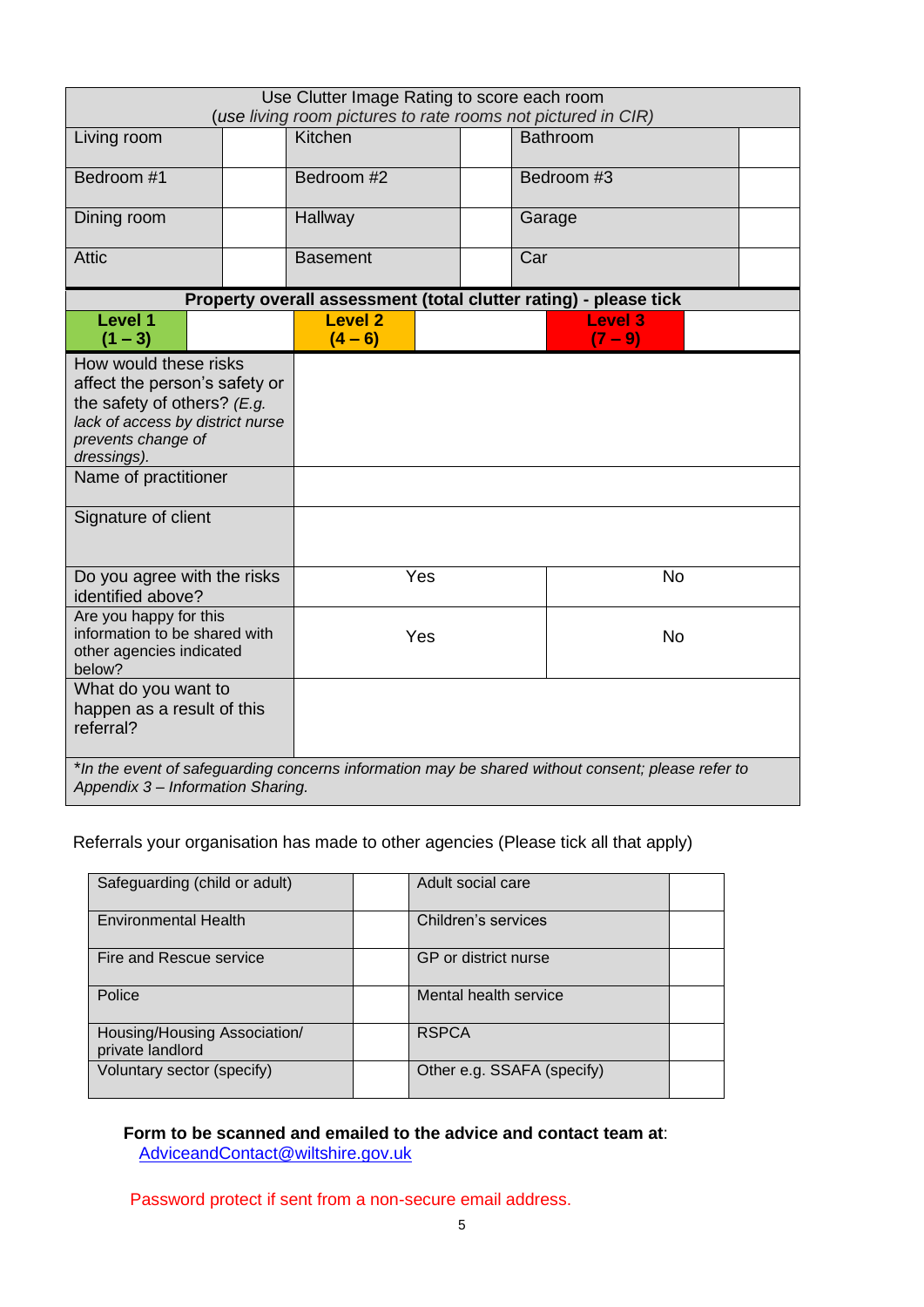## **Appendix 8**

**Clutter Image Rating: Kitchen**

**Please select the photo that most accurately reflects the amount of clutter in the room**





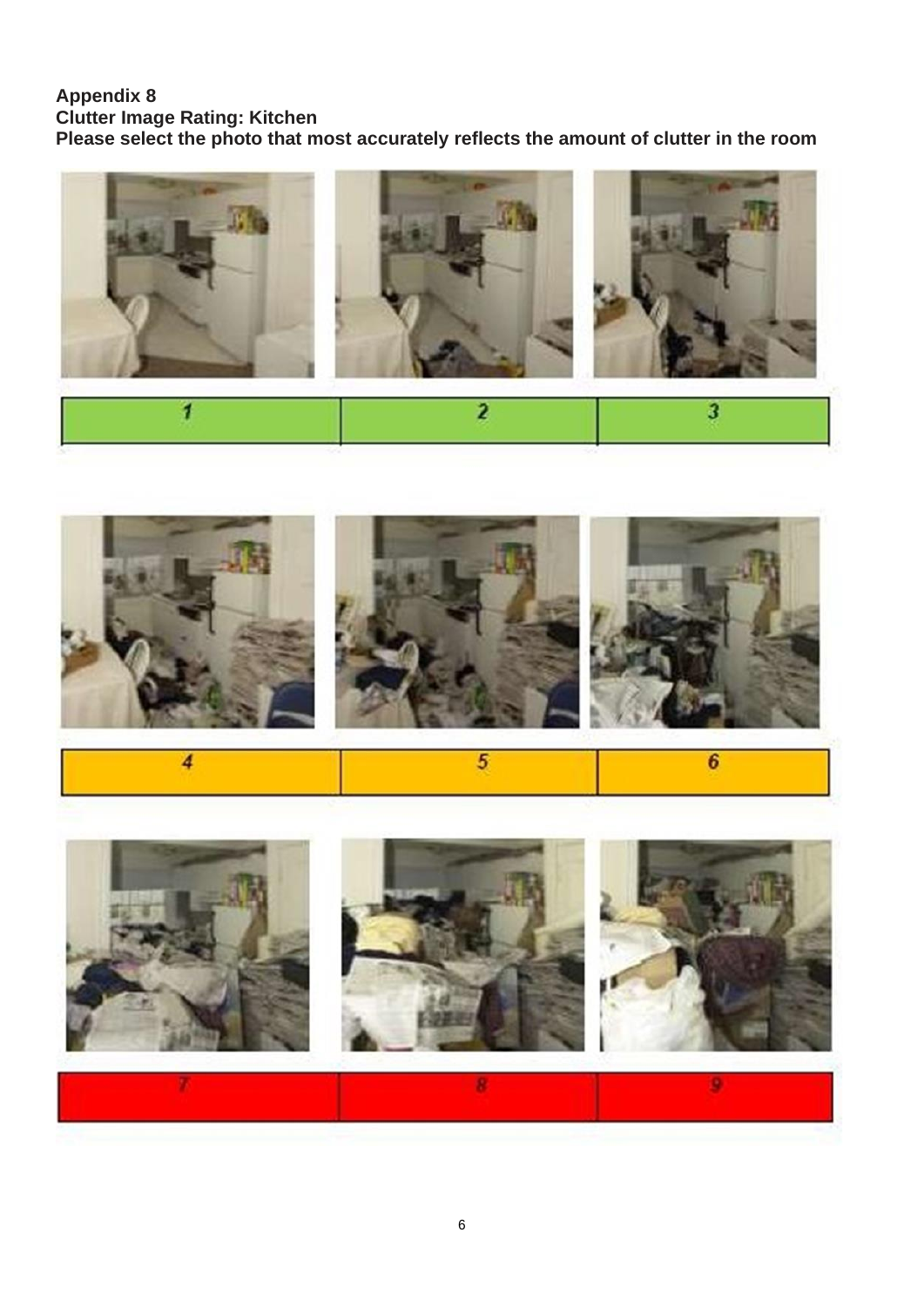## **Clutter Image Rating: Bedroom**

**Please select the photo that most accurately reflects the amount of clutter in the room**





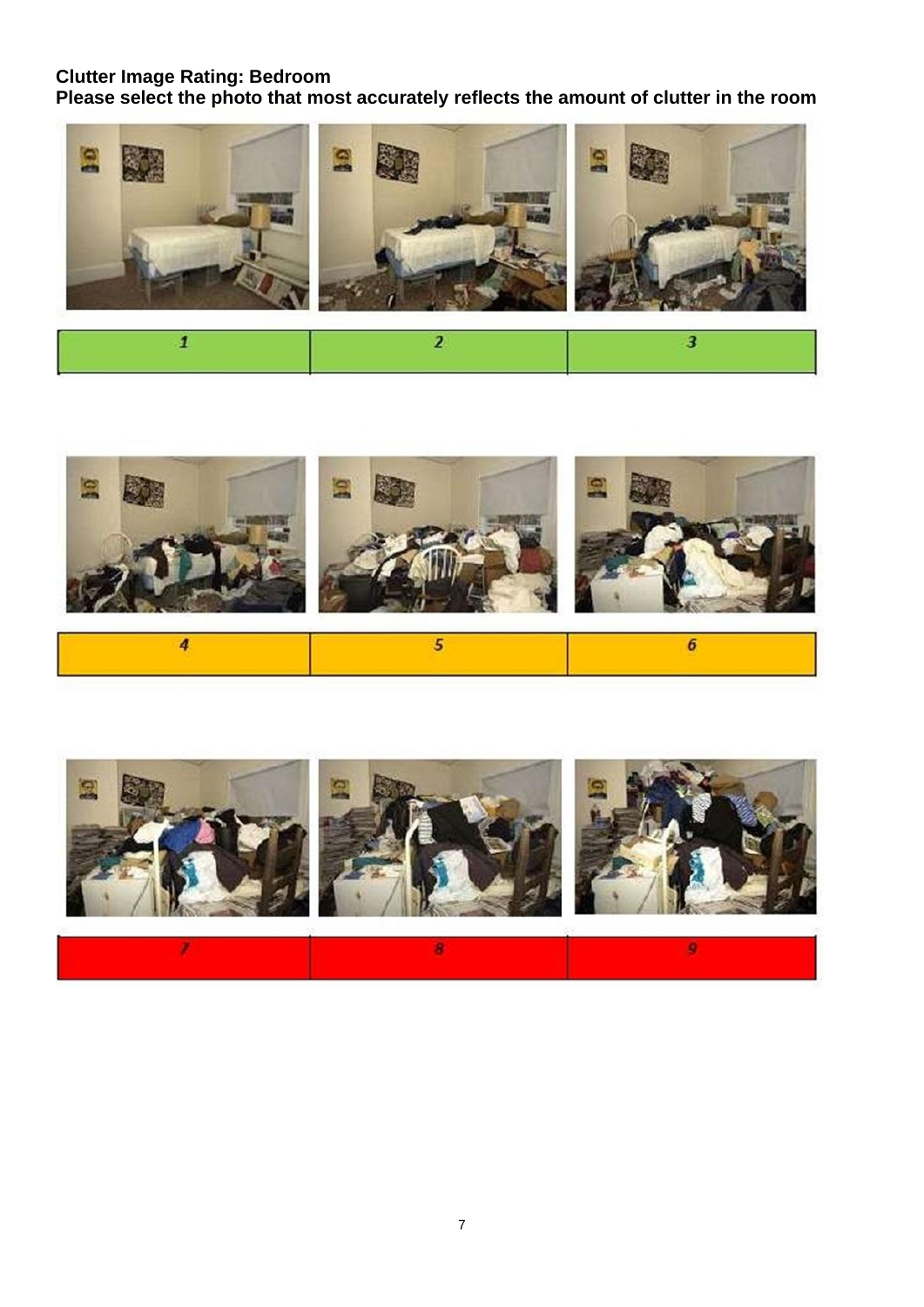## **Clutter Image Rating: Living Room**

**Please select the photo that most accurately reflects the amount of clutter in the room**





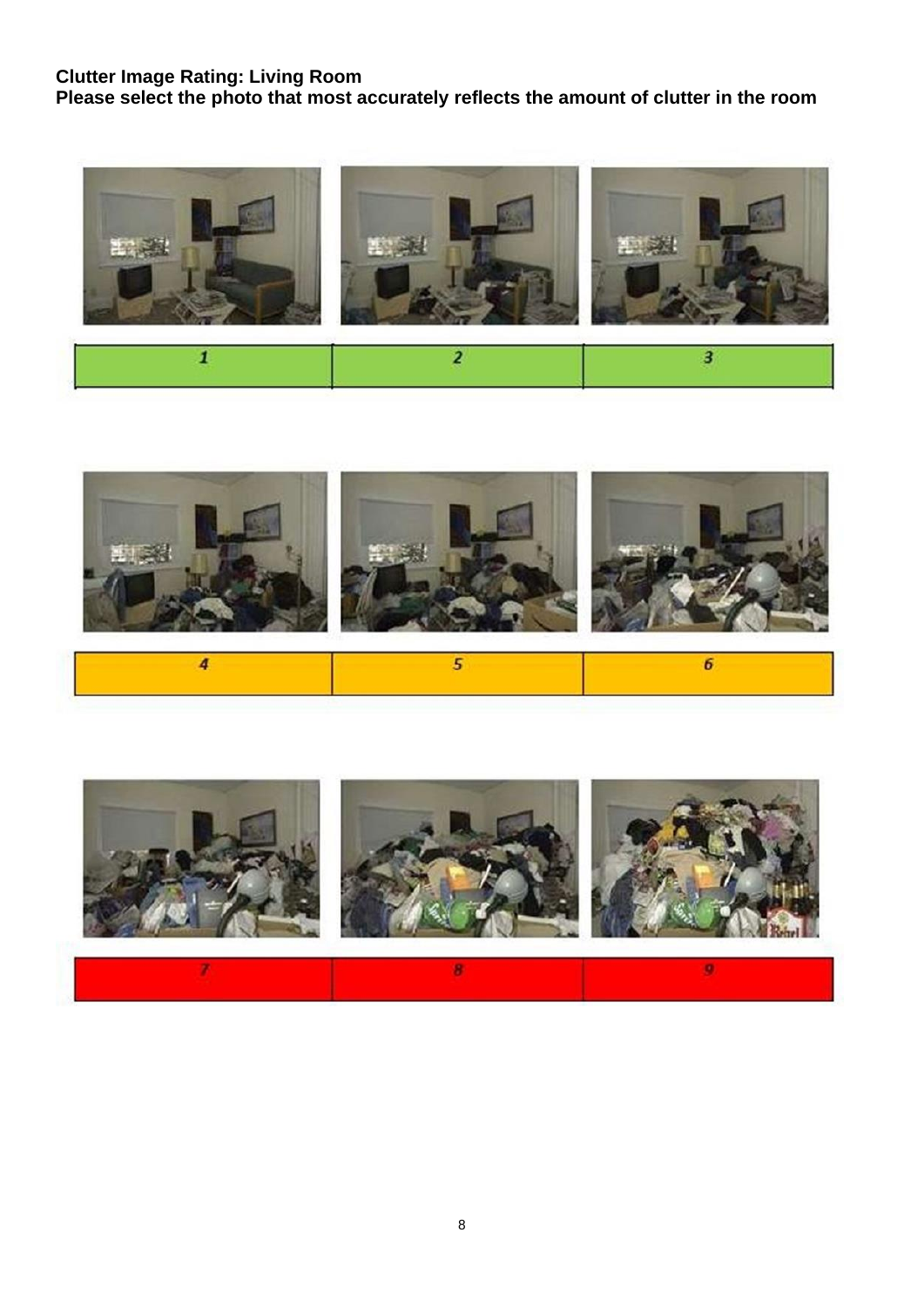| <b>Factors</b>                                                             | <b>Guidance</b>                                |                                                                   |                                           |                                                                                                                                                                                                                                                                                                                                                                                                                                                                                                                              |  |  |  |  |  |
|----------------------------------------------------------------------------|------------------------------------------------|-------------------------------------------------------------------|-------------------------------------------|------------------------------------------------------------------------------------------------------------------------------------------------------------------------------------------------------------------------------------------------------------------------------------------------------------------------------------------------------------------------------------------------------------------------------------------------------------------------------------------------------------------------------|--|--|--|--|--|
| 1. The vulnerability<br>of the person                                      | <b>Less</b><br>vulnerabl<br>e                  | <b>More Vulnerable</b>                                            |                                           | Does the person have capacity to make decisions with regard to care provision / housing etc?<br>$\bullet$<br>Does the person have a diagnosed mental illness?<br>$\bullet$<br>Does the person have support from family or friends?<br>$\bullet$<br>Does the person accept care and treatment?<br>$\bullet$<br>Does the person have insight into the problems they face?<br>$\bullet$                                                                                                                                         |  |  |  |  |  |
| 2. Types of<br><b>Seriousnessof</b>                                        | <b>Low risk</b>                                | <b>Moderate</b>                                                   | <b>High</b><br><b>Critic</b><br>al        | Refer to the table overleaf. Types and Seriousness of Hoarding. Look at the relevant categories of hoarding and use your<br>$\bullet$<br>knowledge of the case and your professional judgement to gauge the seriousness of concern.<br>Incidents that might fall outside invoked Adult Protection procedures (Low Risk) could potentially be addressed via preventative<br>$\bullet$<br>measures<br>such as engaging with the person, developing a rapport, supporting the person to address concerns, getting the person to |  |  |  |  |  |
| <b>Hoarding Property</b>                                                   |                                                |                                                                   |                                           | engage with community activities and develop / repair relationships, access to health care and counselling                                                                                                                                                                                                                                                                                                                                                                                                                   |  |  |  |  |  |
| Hoarding household                                                         |                                                |                                                                   |                                           | If a Social Worker or nurse is involved in the care report concerns to them as part of preventative measures.                                                                                                                                                                                                                                                                                                                                                                                                                |  |  |  |  |  |
| Hoarding Health and                                                        |                                                |                                                                   |                                           | This tool does not replace professional judgement and does not aim to set a rigid assessment for intervention. Note<br>professional decision making reflects the fact that the type & seriousness of hoarding may fall within the low risk                                                                                                                                                                                                                                                                                   |  |  |  |  |  |
| <b>Hoarding Safeguarding</b>                                               |                                                |                                                                   |                                           | category, other factors may make the issue more serious and therefore warrant progression via safeguarding procedures.                                                                                                                                                                                                                                                                                                                                                                                                       |  |  |  |  |  |
| 3. Level of hoarding<br>(See clutter image<br>ratingscale for<br>hoarding) | Low risk                                       | <b>Moderat</b><br>erisk                                           | High risk                                 | Determine if the hoarding is:<br>A fire risk?<br>$\bullet$<br>Impacting on the person's wellbeing (Care Act 2014 definition)?<br>$\bullet$<br>Preventing access to emergency services?<br>Affecting the person's ability to cook, clean and general hygiene?<br>$\bullet$<br>Creating limited access to main areas of the house?<br>$\bullet$<br>Is the person at increased risk of falls?                                                                                                                                   |  |  |  |  |  |
| 4. Background to<br>hoarding                                               | Low<br>impact                                  |                                                                   | Seriousl<br>affected                      | Does the person have a disability that means that they cannot care for themselves?<br>$\bullet$<br>Does the person have mental health issues and to what extent?<br>Has this been a long standing problem?<br>$\bullet$<br>Does the person engage with services, support and guidance offered?<br>$\bullet$<br>Are there social isolation issues?<br>$\bullet$                                                                                                                                                               |  |  |  |  |  |
| 5. Impact on others                                                        | No one<br>else<br>affected                     | <b>Others</b><br>indirectly<br>affected                           | <b>Others</b><br>directly<br>affecte<br>d | Others may be affected by the hoarding. Determine if:<br>Are there other vulnerable people (Children or adults) within the house affected by the persons hoarding?<br>$\bullet$<br>Does the hoarding prevent the person from seeing family and friends?<br>$\bullet$<br>Are there animals within the property that are not being appropriately cared for?<br>$\bullet$                                                                                                                                                       |  |  |  |  |  |
| 6. Reasonable<br>suspicion of<br>abuse                                     | No.<br>suspicio<br>n.                          | Indicator<br>$\mathbf{s}$<br>present                              | Reasonabl<br>$\mathbf{e}$<br>suspicion    | Determine if there is reason to suspect:<br>That the hoarding is an indicator that the person may be being abused<br>$\bullet$<br>The person may be targeted for abuse from local people<br>That a crime may be taking place<br>$\bullet$<br>That the person is being neglected by someone else<br>$\bullet$<br>That safeguarding is required<br>$\bullet$                                                                                                                                                                   |  |  |  |  |  |
| 7. Legal frameworks                                                        | <b>No</b><br>current<br>legal<br><b>issues</b> | Some<br>minorlegal<br>issues not<br>currently<br><i>impacting</i> | <b>Serious</b><br>legal issues            | Try to determine whether:<br>The person is at risk of eviction, fines, non-payment issues<br>$\bullet$<br>There is an environmental risk that requires action - Public health issues<br>$\bullet$<br>$\bullet$<br>There are safeguarding and animal welfare issues<br>Fire risks that are a danger to others<br>$\bullet$                                                                                                                                                                                                    |  |  |  |  |  |